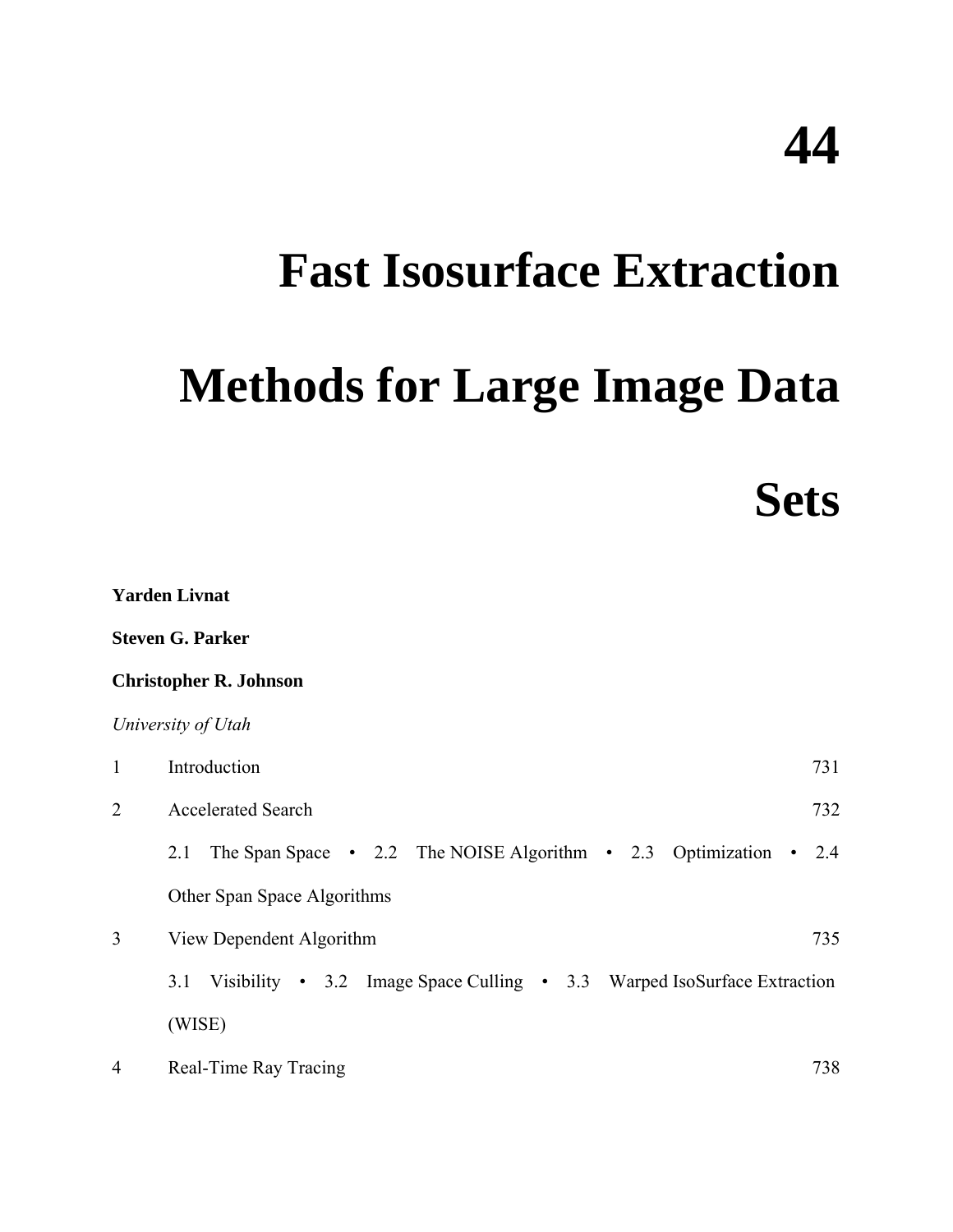| 4.1 Ray-Isosurface Intersection • 4.2 Optimizations • 4.3 Real-Time Ray |  |  |  |  |     |     |
|-------------------------------------------------------------------------|--|--|--|--|-----|-----|
| <b>Tracing Results</b>                                                  |  |  |  |  |     |     |
| <b>Example Applications</b>                                             |  |  |  |  | 742 |     |
| References                                                              |  |  |  |  |     | 744 |

## **1 Introduction**

Isosurface extraction is a powerful tool for investigating volumetric scalar fields and has been used extensively in medical imaging ever since the seminal paper by Lorensen and Kline on marching cubes [1, 2]. In medical imaging applications, isosurfaces permit the extraction of anatomical structures and tissues.

Since the inception of medical imaging, scanners continually have increased in their resolution capability. This increased image resolution has been instrumental in the use of 3D images for diagnosis, surgical planning, and with the advent of the GE Open MRI system, for surgery itself. Such increased resolution, however, has caused researchers to look beyond marching cubes in order to obtain near-interactive rates for such large-scale imaging data sets. As such, there has been a renewed interested in creating isosurface algorithms that have optimal complexity and can take advantage of advanced computer architectures.

In this chapter, we discuss three techniques developed by the authors (and colleagues) for fast isosurface extraction for large-scale imaging data sets. The first technique is the near optimal isosurface extraction (NOISE) algorithm for rapidly extracting isosurfaces. Using a new representation, termed the *span space*, of the underlying domain, we develop an isosurface extraction algorithm with a worst-case complexity of  $O(\sqrt{n} + k)$  for the *search phase*, where *n* is the size of the data set and  $k$  is the number of cells in the isosurface. The memory requirement is kept at  $O(n)$  while the preprocessing step is  $O(n \log n)$ . We note that we can utilize the span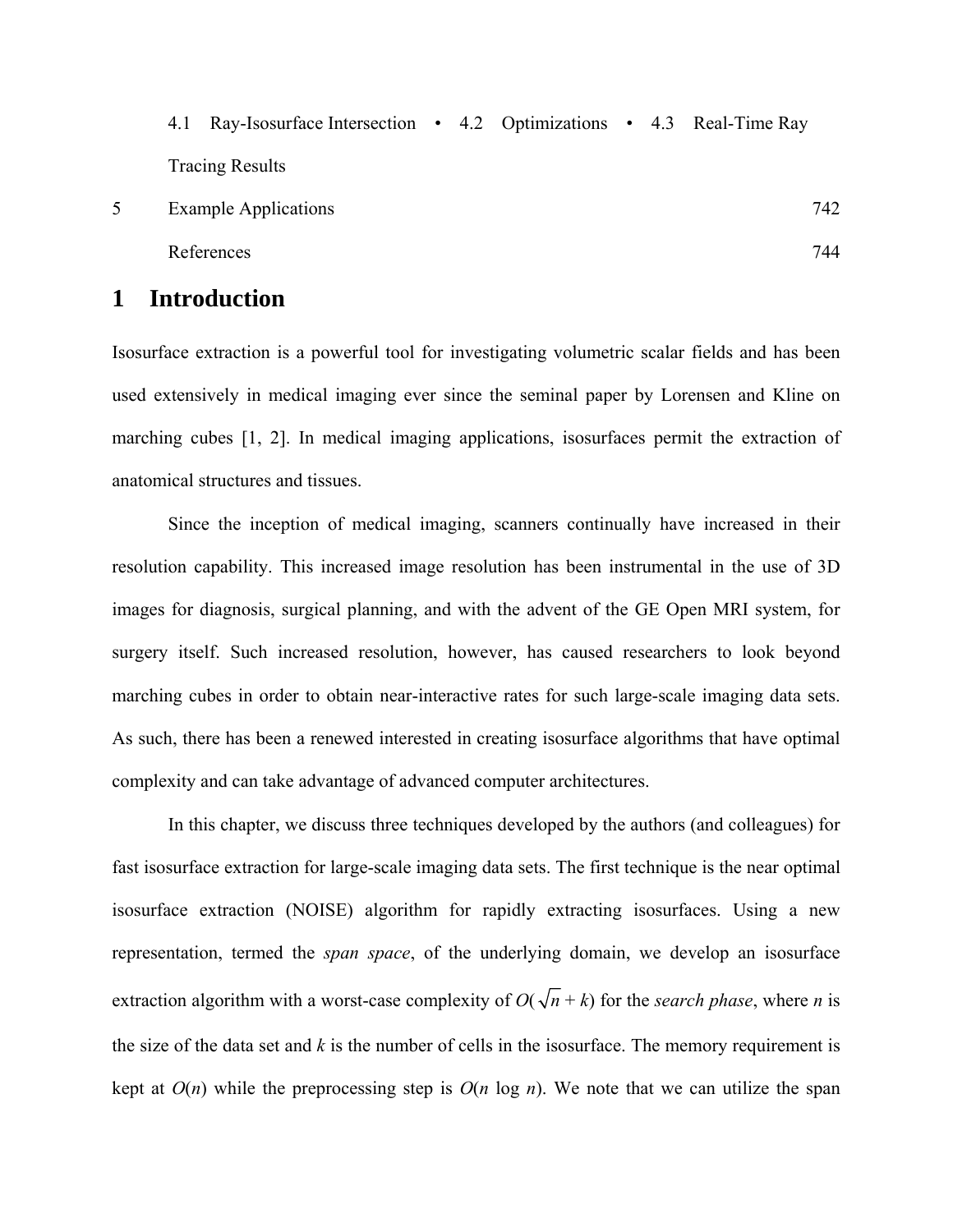space representation as a tool for comparing other isosurface extraction methods on structured (and unstructured) grids.

While algorithms such as NOISE effectively have eliminated the search phase bottleneck, the cost of constructing and rendering the isosurface remains high. Many of today's large imaging data sets contain very large and complex isosurfaces that can easily overwhelm even state-of-the-art graphics hardware. As such, we discuss an output-sensitive algorithm that is based on extracting only the visible portion of the isosurface. This output-sensitive algorithm is based on extracting only the visible portion of the isosurface. The visibility tests are done in two phases. First, coarse visibility tests are performed in software to determine the visible cells. These tests are based on hierarchical tiles and shear-warp factorization. The second phase resolves the visible portions of the extracted triangles and is accomplished by the graphics hardware.

When an isosurface is extracted from a large imaging data set by the previous two techniques (or by other marching cube-like methods) an explicit polygonal representation for the surface is created. This surface is subsequently rendered with attached graphics hardware accelerators. Such explicit geometry-based isosurface extraction methods can generate an extraordinary number of polygons, which take time to construct and to render. For very large (i.e., greater than several million polygons) surfaces the isosurface extraction and rendering times limit the interactivity.

In the third technique we describe, we generate images of isosurfaces directly with no intermediate surface representation through the use of ray tracing. Using parallel processing and incorporating simple optimizations enables interactive rendering (i.e., 10 frames per second) of the 1-Gbyte full resolution visible woman CT data set on an SGI Origin 2000.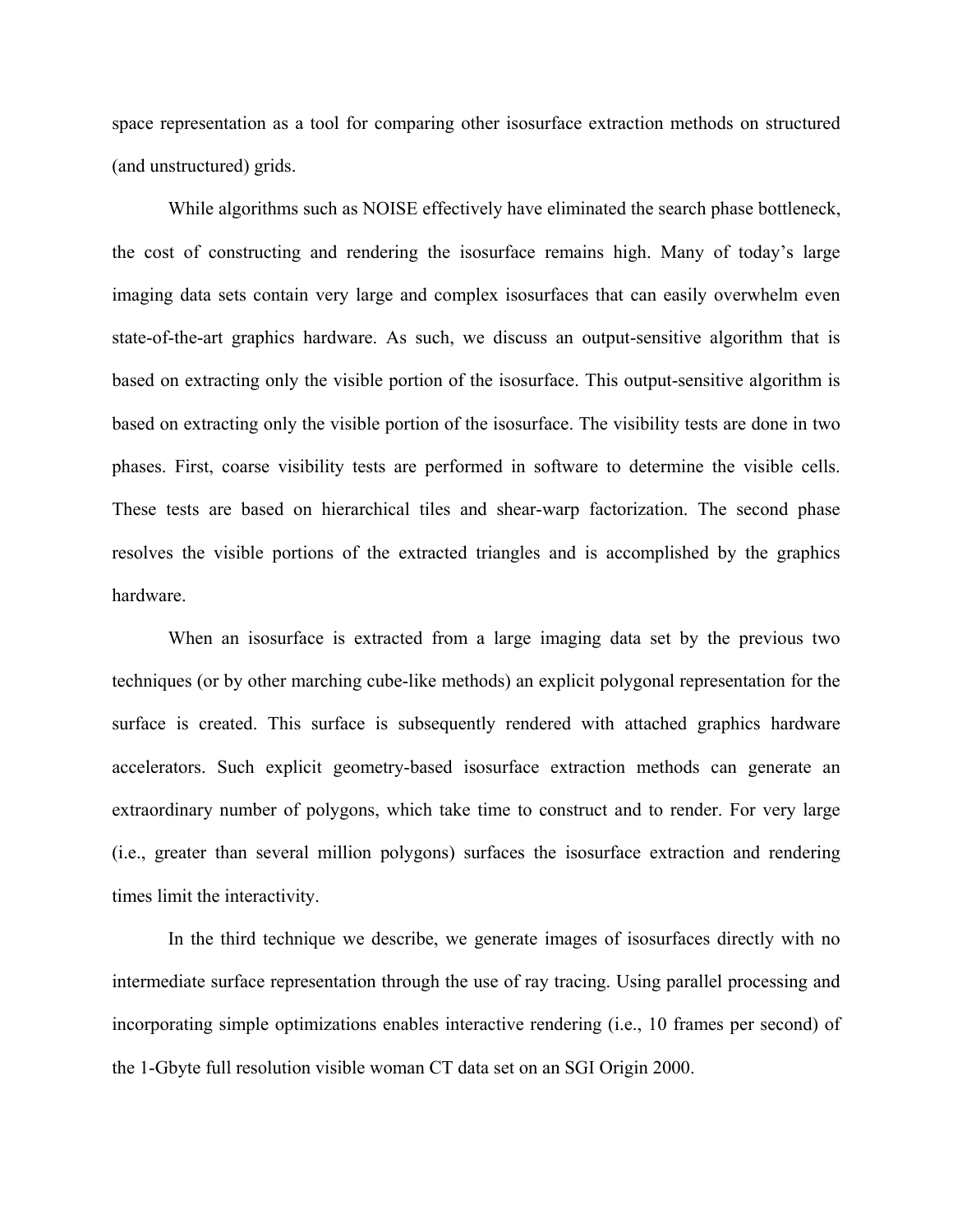## **2 Accelerated Search**

## **2.1 The Span Space**

Let $\varphi$ :  $G \rightarrow V$  be a given field and let *D* be a sample set over *D* such that,

$$
D = \{d_i\};\,d_i \in \mathbf{D} = \mathbf{G} \times \mathbf{V},
$$

where  $G \subseteq R^p$  is a geometric space and  $V \subseteq R^q$ , for some p,  $q \in Z$ , is the associated value space. Also, let  $d = ||D||$  be the size of the data set.

**Definition 1 (Isosurface Extraction):** *Given a set of samples D over a field*  $\varphi$ *:*  $G \rightarrow V$ *, and given a single value*  $v \in V$ *, find,* 

 $S = \{g_i\}$   $g_i \in G$  *such that*  $\varphi(g_i) = v$ .

*Note that S, the* isosurface, *need not be topologically simple.*

Approximating an isosurface, *S*, as a global solution to Eq. (1) can be a difficult task because of the sheer size, *d*, of a large imaging data set.

In thinking about imaging data sets, one can decompose the geometric space, *G*, into a set of polyhedral cells (voxels), *C*, where the data points define the vertices. While  $n = ||C||$ , the number of cells, is typically an order of magnitude larger than *d*, the approximation of the isosurface over *C* becomes a manageable task. Rather than finding a global solution one can seek a local approximation within each cell. Hence, isosurface extraction becomes a two-stage process: locating the cells that intersect the isosurface and then, locally, approximating the isosurface inside each such cell [1, 2]. We focus our attention on the problem of finding those cells that intersect an isosurface of a specified isovalue.

On structured grids, the position of a cell can be represented in the geometric space *G.* Because this representation does not require explicit adjacency information between cells,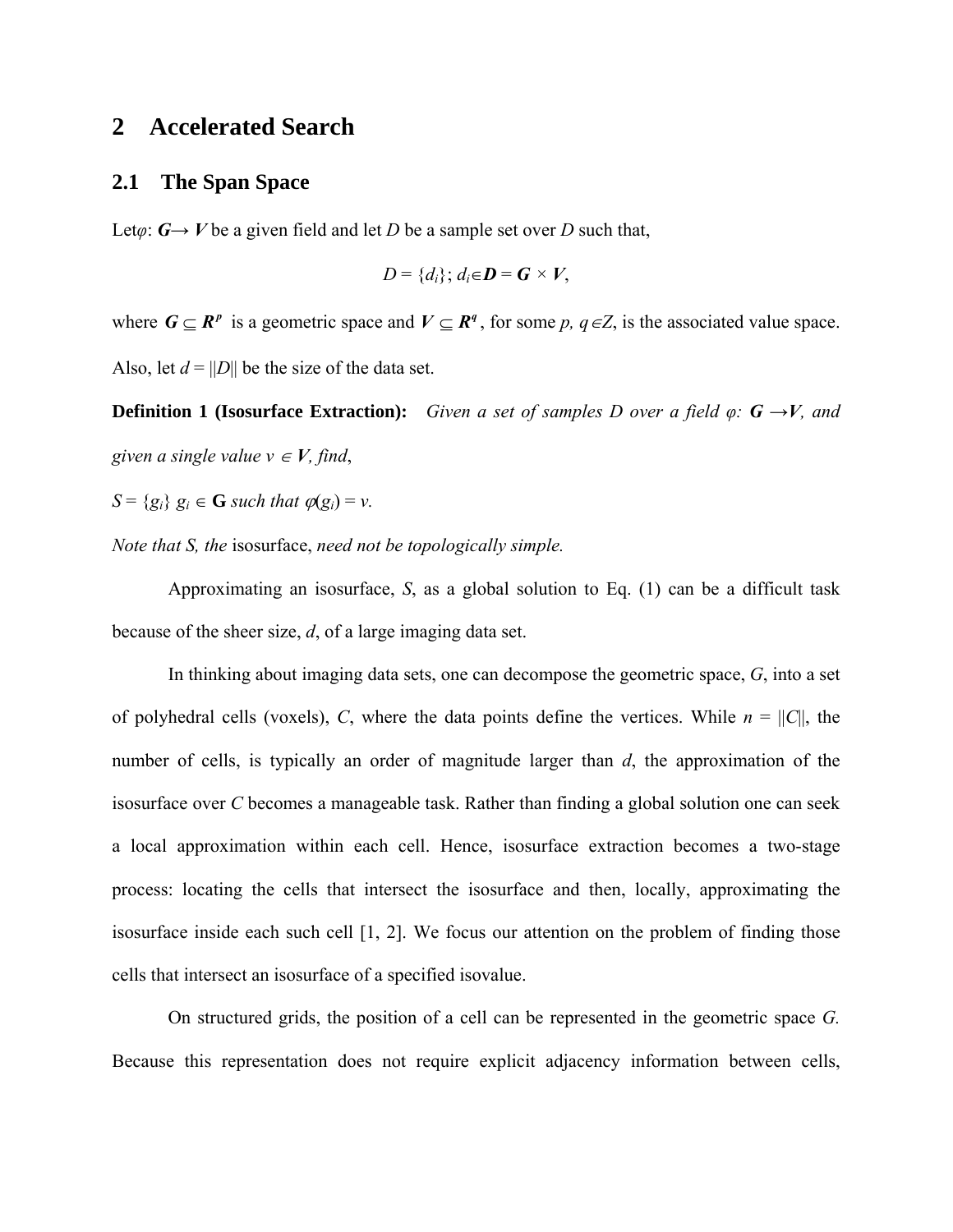isosurface extraction methods on structured grids conduct searches over the geometric space, *G.* The problem as stated by these methods [3–6] is defined as follows:

**Approach 1 (Geometric Search):** *Given a value*  $v \in V$  *and given a set C of cells in G space where each cell is associated with a set of values*  $\{v_i\} \in V$  *space, find the subset of C that an isosurface, of value v, intersects.*

Another approach is to forgo the geometric location of a cell and examine only the values at the cell vertices. The advantage of this approach is that one needs only to examine the minimum and maximum values of a cell to determine if an isosurface intersects that cell. Hence, the dimensionality of the problem reduces to two for scalar fields.

Current methods for isosurface extraction that are based on this value space approach [7– 9] view the isosurface extraction problem in the following way:

**Approach 2 (Interval Search):** *Given a value*  $v \in V$  *and given a set of cells represented as intervals*,

$$
I = \{ [a_i, b_i] \} \text{ such that } a_i, b_i \in V
$$

*find the subset Is such that*

*I<sub>s</sub>* ⊆ *I* and  $a_i \le v \le b_i$   $\forall (a_i, b_i) \in I_s$ ,

*where a norm should be used when the dimensionality of V is greater than 1.*

The method presented in this section addresses the search over the value space. Our approach is not to view the problem as a search over intervals in *V* but rather as a search over points in  $V^2$ . We start with an augmented definition of the search space.

**Definition 2 (The Span Space):** Let C be a given set of cells. Define a set of points  $P = \{p_i\}$ *over V*<sup>2</sup> *such that*

$$
\forall c_i \in C \quad associate, \quad p_i = (a_i, b_i),
$$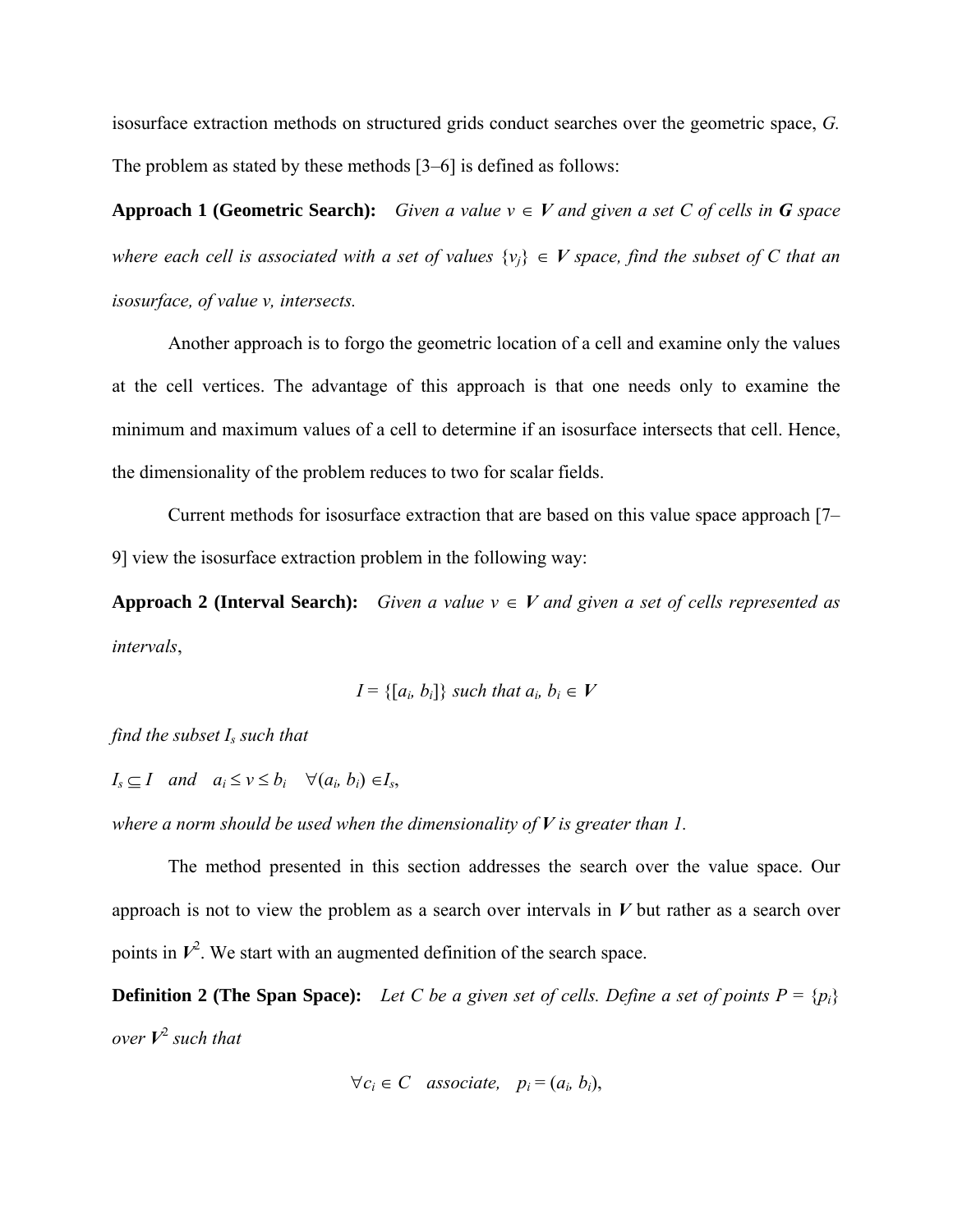*where*

$$
a_i = \min_j \{v_j\}_i \text{ and } b_i = \max_j \{v_j\}_i,
$$

and {*vj*} *are the values of the vertices of cell i.*

Though conceptually not much different from the interval space, the span space will, nevertheless, lead to a simple and near-optimal search algorithm.

A key point is that points in two dimensions exhibit no explicit relations between themselves, while intervals tend to be viewed as stacked on top of each other, so that overlapping intervals exhibit merely coincidental links. Points do not exhibit such arbitrary ties and in this respect lend themselves to many different organizations. However, as we shall show later, previous methods grouped these points in very similar ways, because they looked at them from an interval perspective.

Using our augmented definition, the isosurface extraction problem can be stated as follows.

**Approach 3 (The Span Search):** *Given a set of cells, C, and its associated set of points, P, in the span space, and given a value*  $v \in V$ *, find the subset*  $P_s \subset P$ *, such that* 

$$
\forall (x_i, y_i) \in P_s x_i < v < y_i.
$$

We note that  $\forall (a_i, y_i) \in P_s$ ,  $x_i \leq y_i$  and thus the associated points will lie on or above the line  $y_i = x_i$ . A geometric perspective of the span search is given in Fig. 1.

## **2.2 The NOISE Algorithm**

A common obstacle for all the interval methods was that the intervals were ordered according to *either* their maximum or their minimum value. The sweeping simplicies algorithm [9] attempted to tackle this issue by maintaining two lists of the intervals, ordered by the maximum and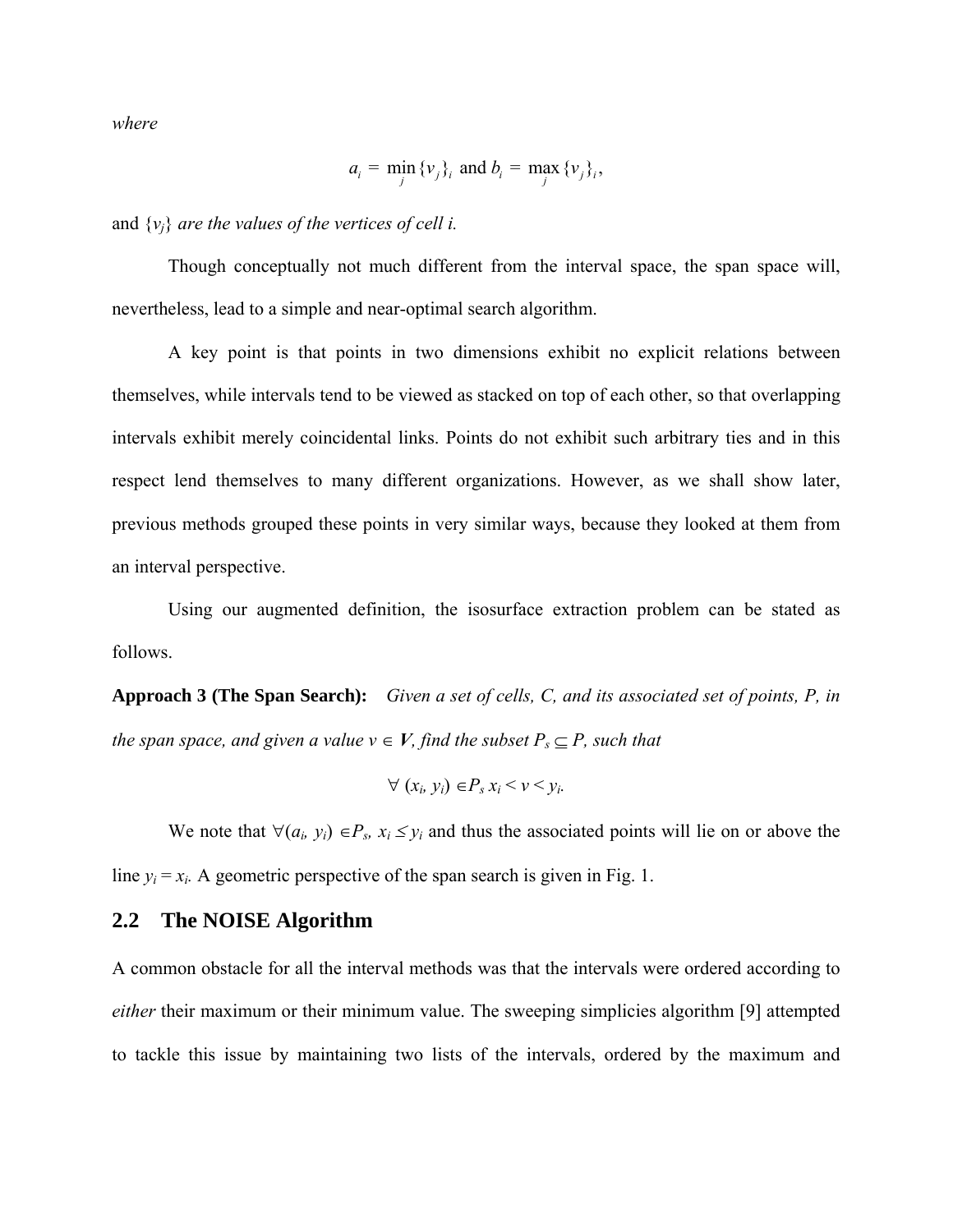minimum values. What was missing, however, was a way to combine these two lists into a single list.

In the following, we present a solution to this obstacle. Using the span space as our underlying domain, we employ a kd-tree as a means for simultaneously ordering the cells according to their maximum and minimum values.

#### **Kd-Trees**

Kd-trees were designed by Bentley in 1975 [10] as a data structure for efficient associative searching. In essence, kd-trees are a multidimensional version of binary search trees. Each node in the tree holds one of the data values and has two subtrees as children. The subtrees are constructed so that all the nodes in one subtree, the *left* one for example, hold values that are less than the parent node's value, while the values in the *right* subtree are greater than the parent node's value.

Binary trees partition data according to only one dimension. Kd-trees, on the other hand, utilize multidimensional data and partition the data by alternating between each of the dimensions of the data at each level of the tree.

## **Search over the Span Space Using Kd-Tree**

Given a data set, a kd-tree that contains pointers to the data cells is constructed. Using this kdtree as an index to the data set, the algorithm can now rapidly answer isosurface queries. Figure 2 depicts a typical decomposition of a span space by a kd-tree.

### **Construction**

The construction of the kd-trees can be done recursively in optimal time *O*(*n* log *n*). The approach is to find the median of the data values along one dimension and store it at the root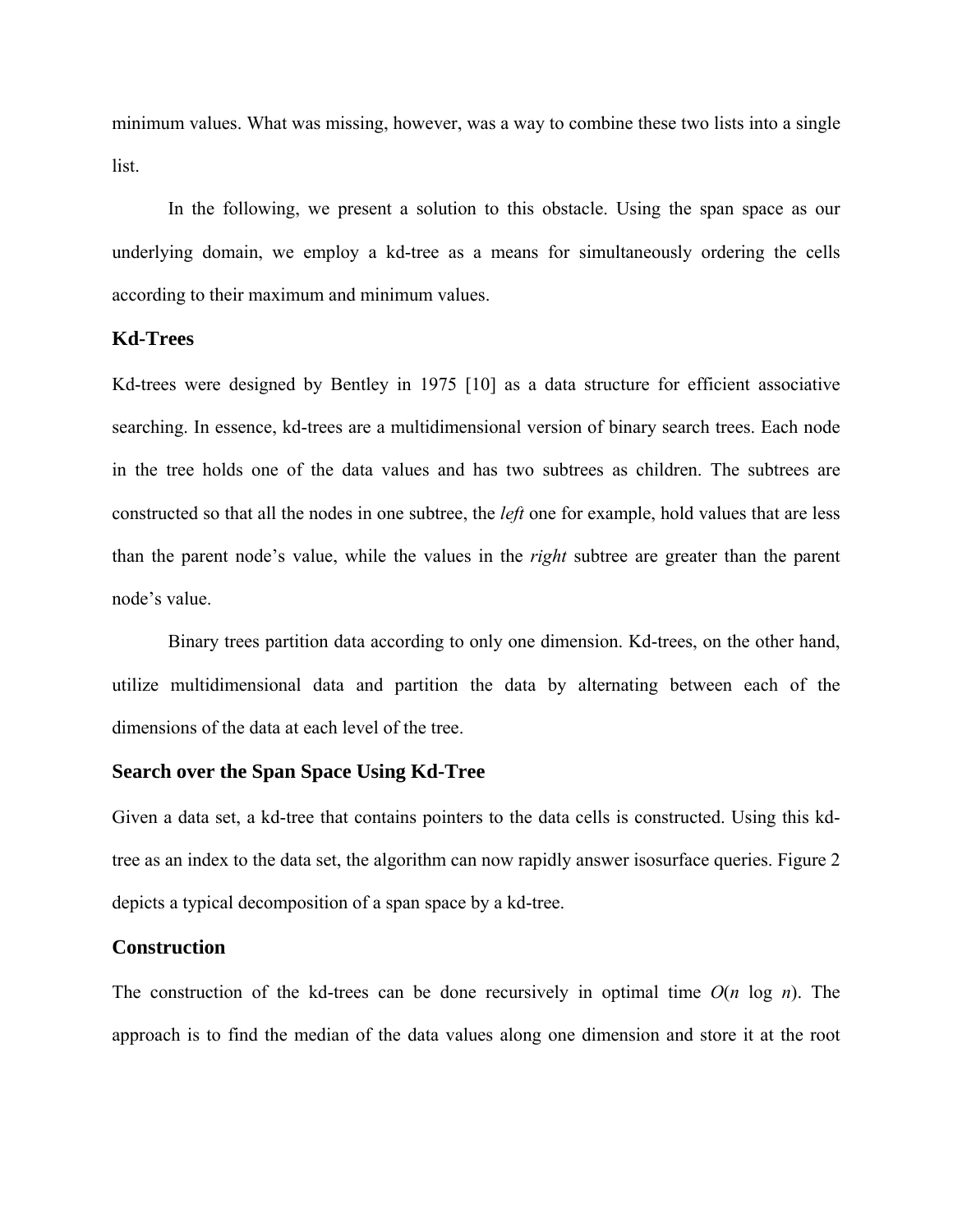node. The data is then partitioned according to the median and recursively stored in the two subtrees. The partition at each level alternates between the min and max coordinates.

An efficient way to achieve  $O(n \log n)$  time is to recursively find the median in  $O(n)$ , using the method described by Blum *et al.* [11], and partition the data within the same time bound.

A simpler approach is to sort the data into two lists according to the maximum and minimum coordinates, respectively, in order  $O(n \log n)$ . The first partition accesses the median of the first list, the *min* coordinate, in constant time, and marks all the data points with values less than the median. We then use these marks to construct the two subgroups, in  $O(n)$ , and continue recursively.

Though the preceding methods have complexity of *O*(*n* log *n*), they do have weaknesses. Finding the median in optimal time of *O*(*n*) is theoretically possible, yet difficult to program. The second algorithm requires sorting two lists and maintaining a total of four lists of pointers. Although it is still linear with respect to its memory requirement, it nevertheless poses a problem for very large data sets.

A simple (and we think elegant) solution is to use a Quicksort-based selection [12]. Although this method has a *worst case* of  $O(n^2)$ , the *average* case is only  $O(n)$ . Furthermore, this selection algorithm requires no additional memory and operates directly on the tree.

It is clear that the kd-tree has one node per cell, or span point, and thus the memory requirement of the kd-tree is *O*(*n*).

### **Query**

Given an isovalue, *v*, we seek to locate all the points in Fig. 1 that are to the *left* of the vertical line at *v* and are *above* the horizontal line at *v.* We note that we do not need to locate points that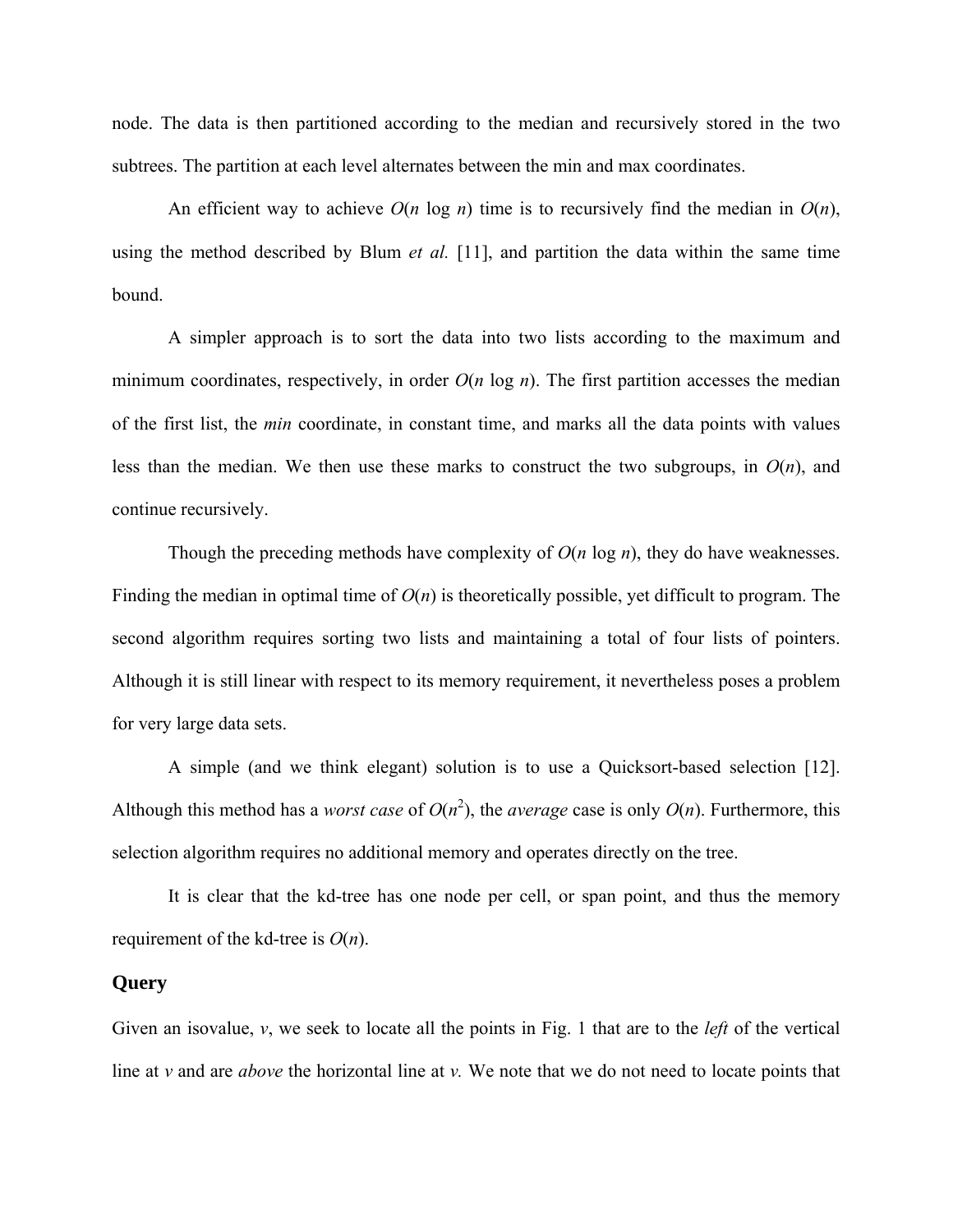are *on* these horizontal or vertical lines if we assume nondegenerate cells, for which minimum or maximum values are not unique. We will remove this restriction later.

The kd-tree is traversed recursively when the isovalue is compared to the value stored at the current node alternating between the minimum and maximum values at each level. If the node is to the left (above) of the isovalue line, then only the left (right) subtree should be traversed. Otherwise, *both* subtrees should be traversed recursively. For efficiency we define two search routines, *SearchMinMax* and *SearchMaxMin.* The dimension we currently checking is the first named, and the dimension we still need to search is named second. The importance of naming the second dimension will be evident in the next section, when we consider optimizing the algorithm.

Following is a short pseudocode for the min-max routine.

### *SearchMinMax* (*isovalue, node*)

```
{ 
if (node. min \le isovalue) {
    if (node. max > isovalue)
        construct a polygon (s) from node 
    SearchMaxMin (isovalue, node. right), 
}
```
*SearchMaxMin* (*isovalue, node. left*);

}

Estimating the complexity of the query is not straightforward. Indeed, the analysis of the worst case was developed by Lee and Wong [13] only several years after Bentley introduced kdtrees. Clearly, the query time is proportional to the number of nodes visited. Lee and Wong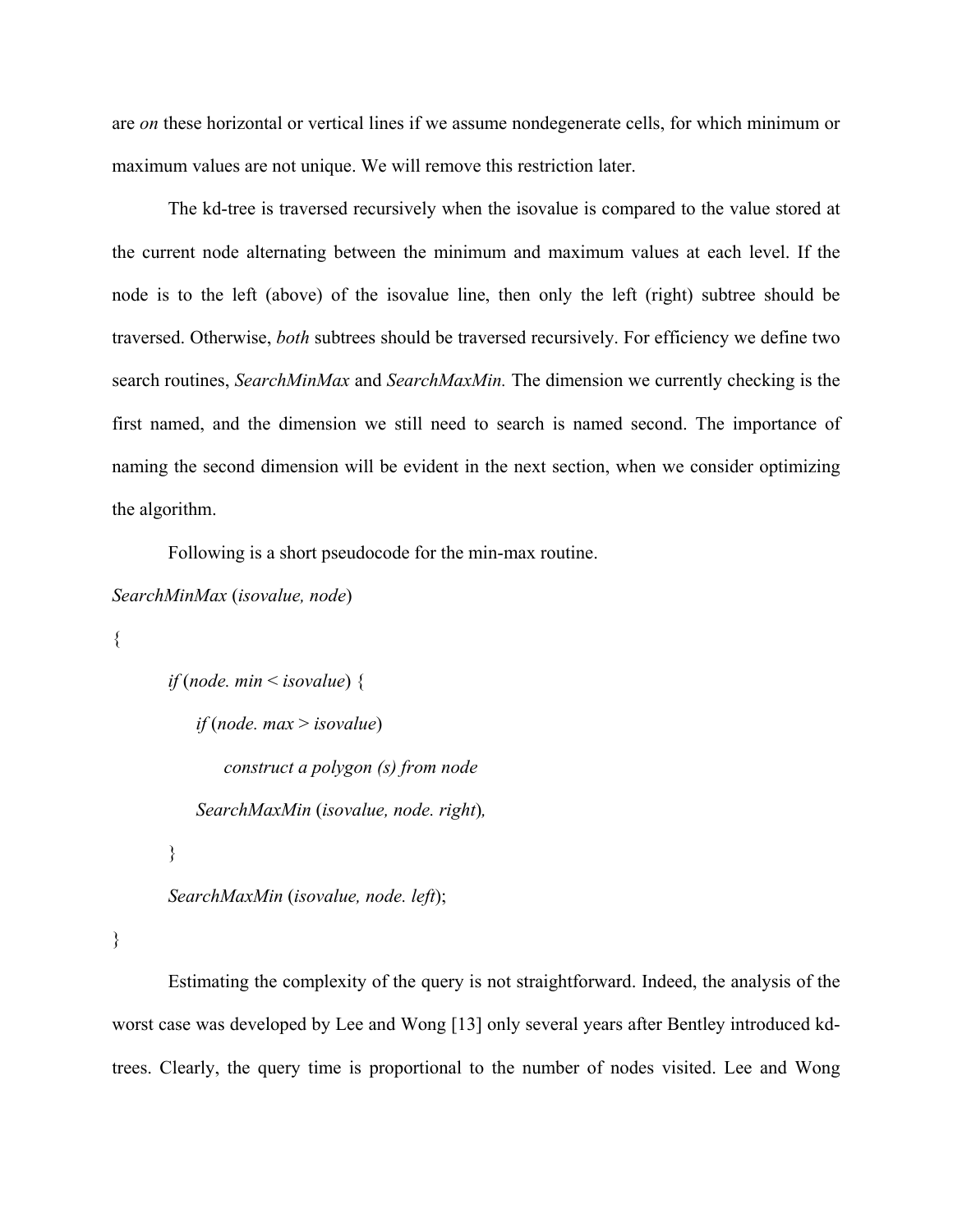analyzed the worst case by constructing a situation where all the visited nodes are not part of the final result. Their analysis showed that the worst-case time complexity is  $O(\sqrt{n} + k)$ . The average case analysis of a region query is still an open problem, though observations suggest it is much faster than  $O(\sqrt{n} + k)$  [ 12, 14]. In almost all typical applications  $k \sim n^{2/3} > \sqrt{n}$ , which suggests a complexity of only  $O(k)$ . On the other hand, the complexity of the isosurface extraction problem is  $\Omega(k)$ , because it is bound from below by the size of the output. Hence, the proposed algorithm, NOISE, is optimal,  $\theta(k)$ , for almost all cases and is near optimal in the general case.

## **Degenerate Cells**

A degenerate cell is defined as a cell having more than one vertex with a minimum or maximum value. When a given isovalue is equal to the extremum value of a cell, the isosurface will not intersect the cell. Rather, the isosurface will touch the cell at a vertex, an edge, or a face, based on how many vertices share that extrema value. In the first two cases, vertex or edge, the cell can be ignored. The last case is more problematic, as ignoring this case will lead to a hole in the isosurface. Furthermore, if the face is not ignored, it will be drawn twice.

One solution is to perturb the isovalue by a small amount, so that the isosurface will intersect the inside of only one of those cells. Another solution is to check *both* sides of the kdtree when such a case occurs. While the direct cost of such an approach is not too high as this can happen at most twice, there is a higher cost in performing an equality test at each level. We note that in all the data sets we tested there was not a single case of such a degeneracy.

## **2.3 Optimization**

The algorithm presented in the previous section is not optimal with regard to the memory requirement or search time. We now present several strategies to optimize the algorithm.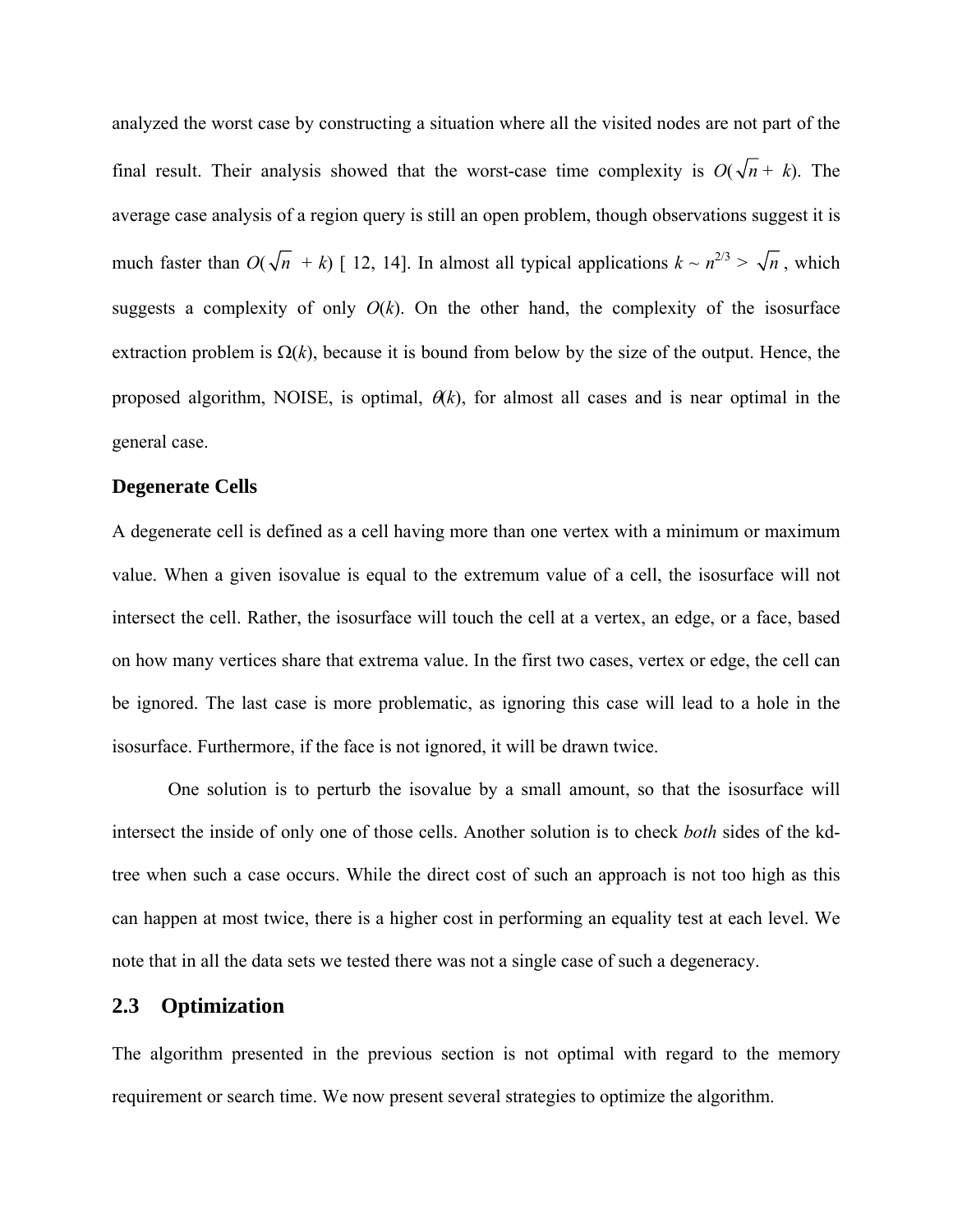## **Pointerless Kd-Tree**

A kd-tree node, as presented previously, must maintain links to its two subtrees. This introduces a high cost in terms of memory requirements. To overcome this, we note that in our case the kdtree is completely balanced. At each level, one data point is stored at the node and the rest are equally divided between the two subtrees. We can therefore represent a pointerless kd-tree as a one-dimensional array of the nodes. The root node is placed at the middle of the array, while the first  $n/2$  nodes represent the left subtree and the last  $(n-1)/2$  nodes the right subtree.

When we use a pointerless kd-tree, the memory requirements for our kd-tree, per node, reduce to two real numbers, for minimum and maximum values, and one pointer back to the original cell for later usage. Considering that each cell, for a 3D application with tetrahedral cells has pointers to four vertices, the kd-tree memory overhead is even less than the size of the set of cells.

The use of a pointerless kd-tree enables one to compute the tree as an off-line preprocess and load the tree using a single read in time complexity of only  $O(n)$ . Data acquisition via CT/MRI scans or scientific simulations is generally very time consuming. The ability to build the kd-tree as a separate preprocess allows one to shift the cost of computing the tree to the data acquisition stage, hence reducing the impact of the initialization stage on the extraction of isosurfaces for large data sets.

## **Optimized Search**

The search algorithm can be further enhanced. Let us consider, again, the min-max (max-min) routine. In the original algorithm, if the isovalue is less than the minimum value of the node, then we know we can trim the right subtree. Consider the case where the isovalue is greater than the node's minimum coordinate. In this case, we need to traverse *both* subtrees. We have no new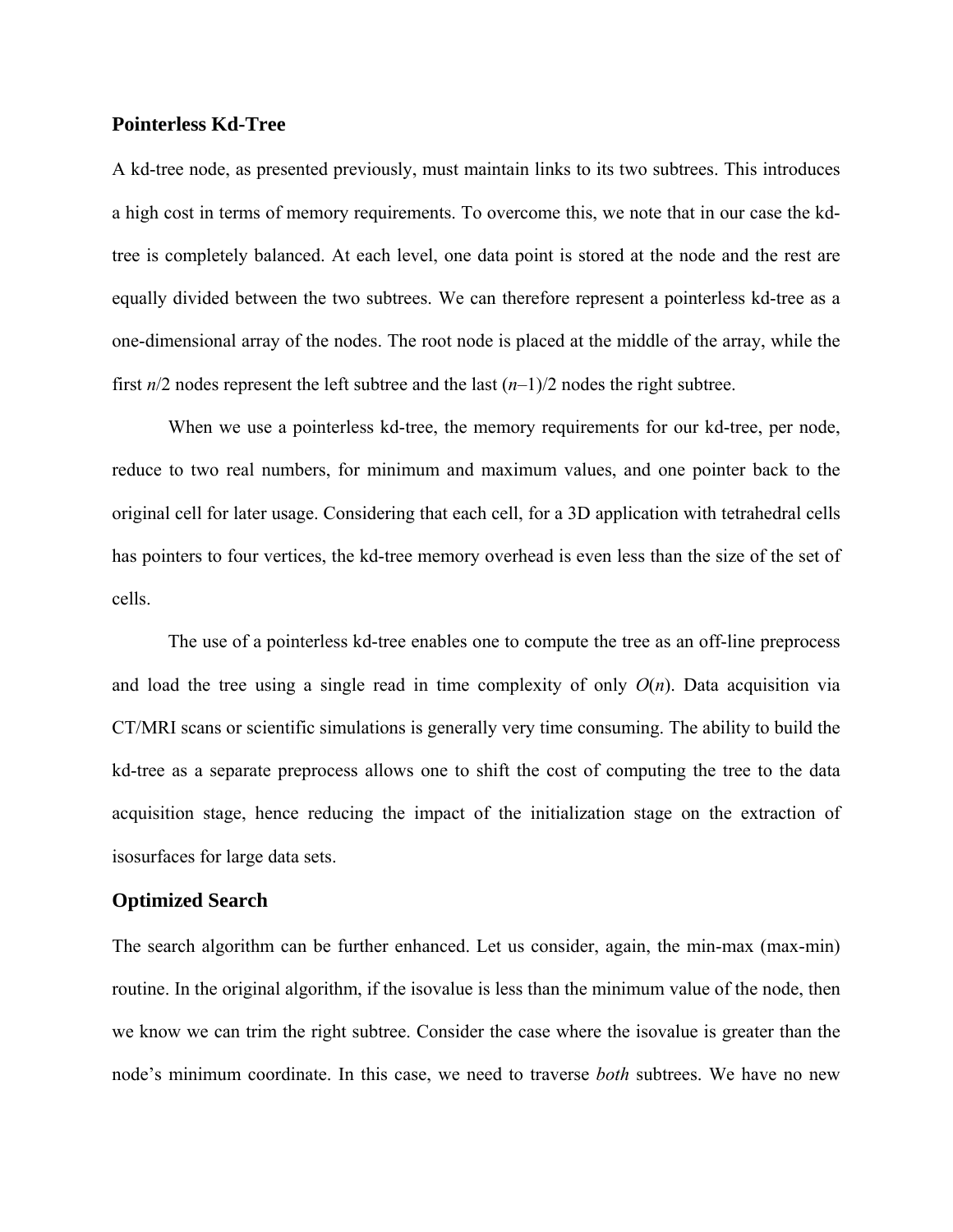information with respect to the search in the right subtree, but, for the search in the left subtree we *know* that the minimum condition is satisfied. We can take advantage of this fact by skipping over the odd levels from that point on. To achieve this, we define two new routines, *search-min* and *search-max.* Adhering to our previous notation, the name search-min states that we are only looking for a minimum value.

Examining the search-min routine, we note that the maximum requirement is already satisfied. We do not gain new information if the isovalue is less than the current node's minimum and again only trim off the right subtree. If the isovalue is greater than the node's minimum, we recursively traverse the right subtree, but with regard to the left subtree, we now know that all of its points are in the query's domain. We therefore need only to *collect* them. Using the notion of pointerless kd-tree as proposed in the previous subsection, any subtree is represented as a *contiguous* block of the tree's nodes. Collecting all the nodes of a subtree requires only sequentially traversing this contiguous block.

We remark that with the current performance of the algorithm and current available hardware, the bottleneck is no longer in finding the isosurface or even in computing it, but rather in the actual time it takes to display it. As such, we look next at a new view-dependent algorithm that constructs and displays only the part of the isosurface that is visible to the user.

## **2.4 Other Span Space Algorithms**

The span space representation has been used by Cignoni *et al.* [15] to reduce the complexity of the search phase to  $O(\log n + k)$  at the expense of higher memory requirements. Shen *et al.* [16] used a lattice decomposition of the span space for a parallel version on a massive parallel machine.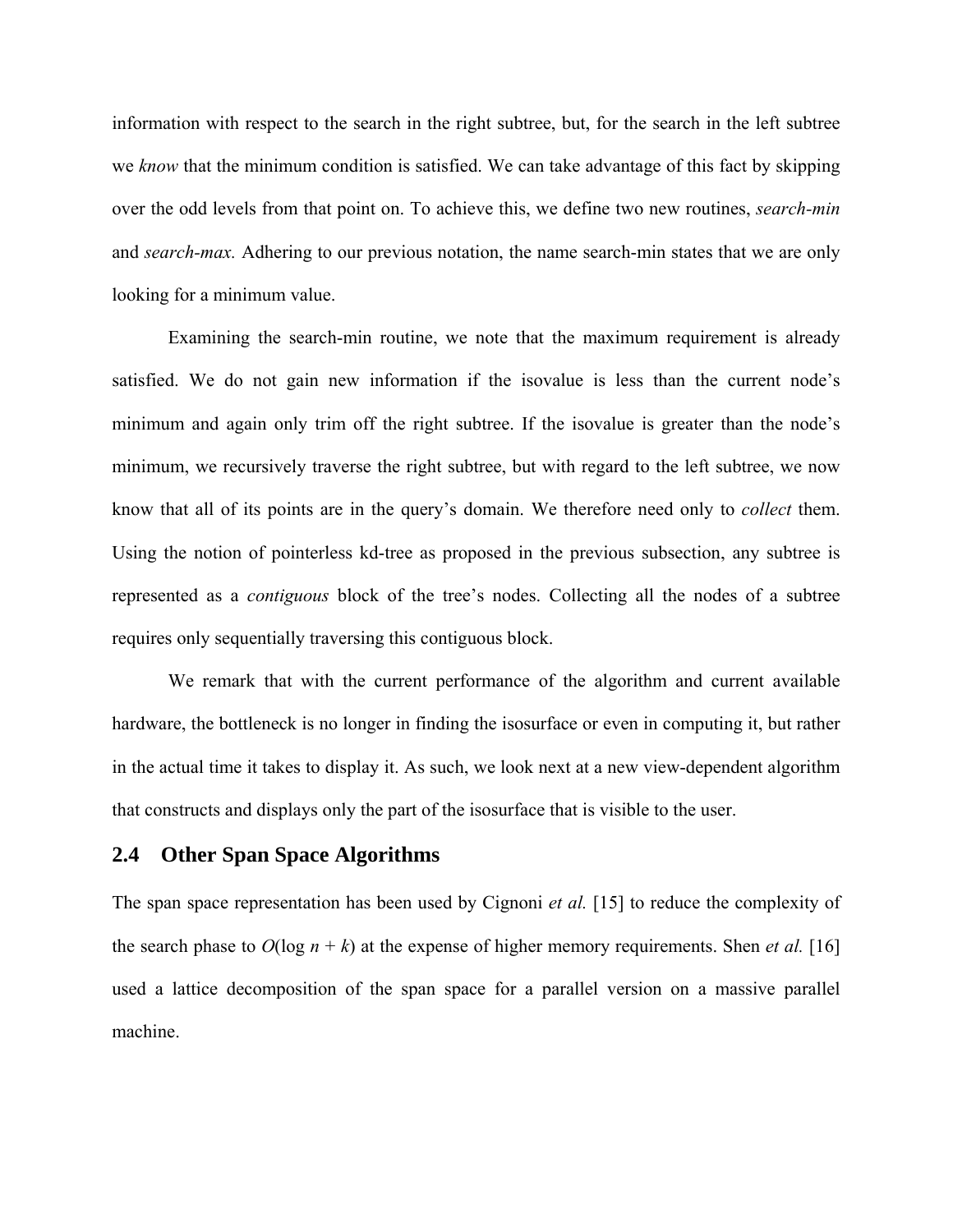# **3 View Dependent Algorithm**

The proposed method is based on the observation that isosurfaces extracted from very large data sets often exhibit high depth complexity for two reasons. First, since the data sets are very large, the projection of individual cells tend to be subpixel. This leads to a large number of polygons, possibly nonoverlapping, projecting onto individual pixels. Secondly, for some data sets, large sections of an isosurface are internal and thus, are occluded by other sections of the isosurface, as illustrated in Fig. 3. These internal sections, common in medical data sets, cannot be seen from any direction unless the external isosurface is peeled away or cut off. Therefore, if one can extract just the visible portions of the isosurface, the number of rendered polygons will be reduced, resulting in a faster algorithm. Figure 4 depicts a two-dimensional scenario. In viewdependent methods only the solid lines are extracted, whereas in non-view-dependent isocontouring both solid and dotted are extracted.

The proposed algorithm, which is based on a hierarchical traversal of the data and a marching cubes triangulation, exploit coherency in the object, value, and image spaces, as well as balancing the work between the hardware and the software. We employ a three-step approach, depicted in Fig. 5. First, we augment Wilhelms and Van Gelder's algorithm [4] by traversing down the octree in a front-to-back order in addition to pruning empty subtrees based on the minmax values stored at the octree nodes. The second step employs coarse software visibility tests for each [meta-] cell that intersects the isosurface. The aim of these tests is to determine whether the [meta-] cell is hidden from the viewpoint by previously extracted sections of the isosurface (hence the requirement for a front-to-back traversal). Finally, the triangulation of the visible cells is forwarded to the graphics accelerator for rendering by the hardware. It is at this stage that the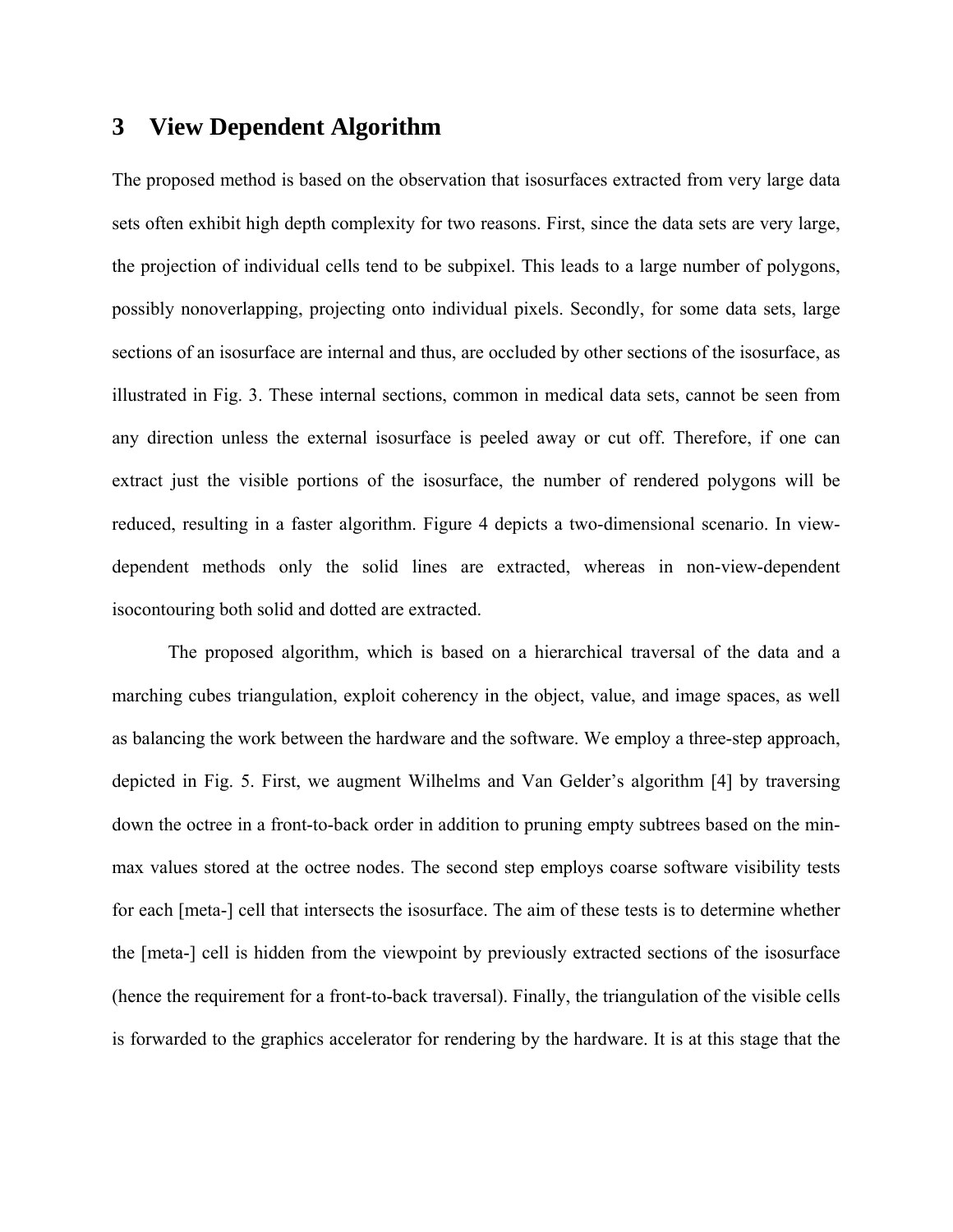final and exact [partial] visibility of the triangles is resolved. A dataflow diagram is depicted in Fig. 6.

### **3.1 Visibility**

Quickly determining whether a meta-cell is hidden, and thus can be pruned, is fundamental to this algorithm. This is implemented by creating a virtual screen with one bit per pixel. We then project the triangles, as they are extracted, onto this screen and set those bits that are covered, providing an occlusion mask.

Additional pruning of the octree nodes is accomplished by projecting the meta-cell on to the virtual screen and checking if any part of it is visible, i.e., if any of the pixels it covers are not set. If the entire projection of the meta-cell is not visible, none of its children can be visible.

We note that it is important to quickly and efficiently classify a cell asvisible. A hidden cell, and all of its children, will not be traversed further and thus can justify the time and effort invested in the classification. A visible cell, on the other hand, does not gain any benefit from this test and the cost of the visibility test is added to the total cost of extracting the isosurface. As such, the cell visibility test should not depend heavily on the projected screen area; otherwise, the cost would prohibit the use of the test for meta-cells at high levels of the octree—exactly those meta-cells that can potentially save the most.

Two components influence the visibility cost, namely the cost of projecting a point, triangle, or a meta-cell on to the screen and the cost of either scan-converting triangles or determining if a meta-cell projected area contains any unset pixels.

In the next sections, we address these costs in two ways. First, we employ a hierarchical tiling for the virtual screen. Secondly, to reduce the cost of the projection we use a variation of the shear-warp factorization.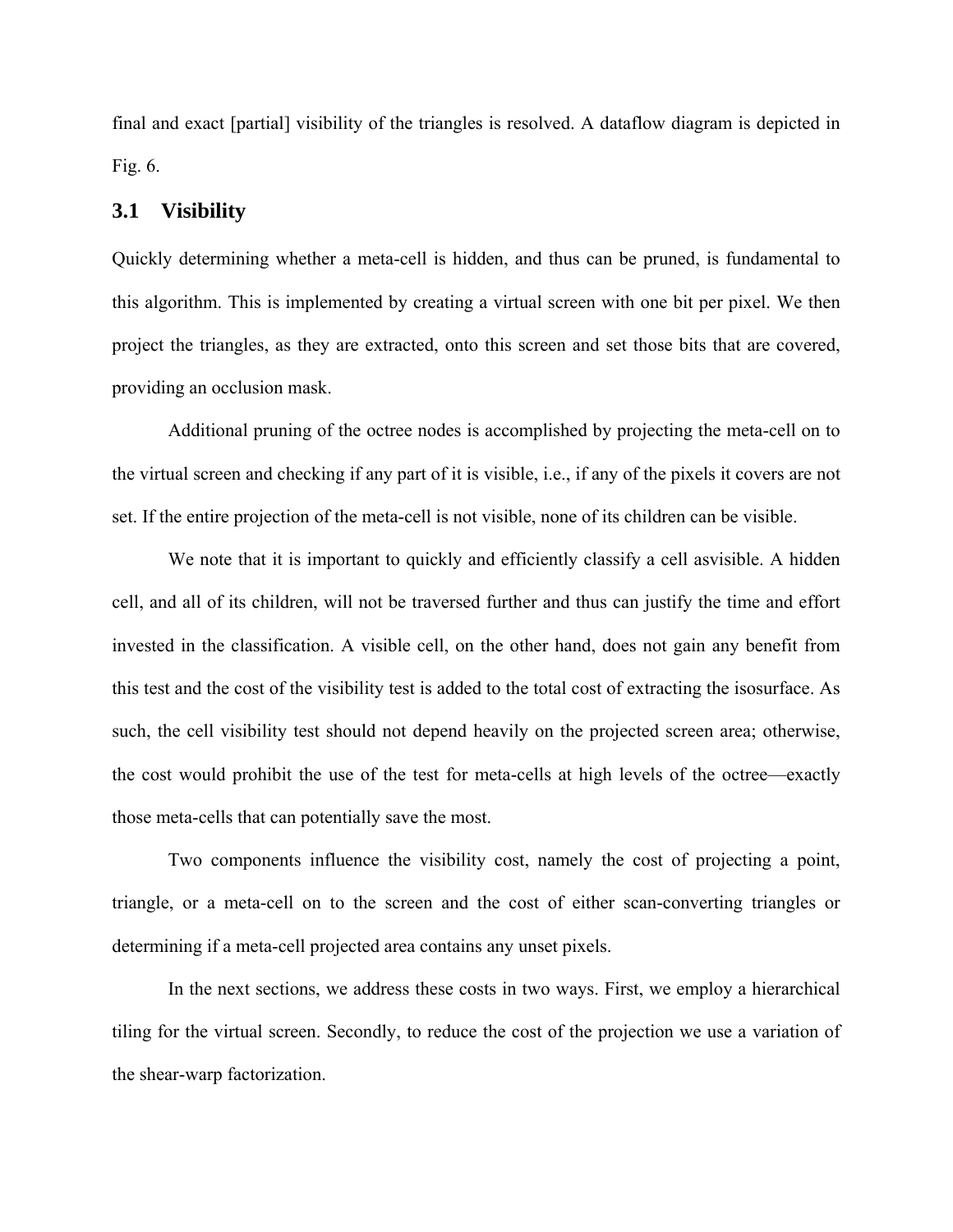## **3.2 Image Space Culling**

We employ hierarchical tiles [17] as a means of fast classification of meta-cells and determining the coverage of extracted triangles. The hierarchical nature of the algorithm ensures that the cost of either of these two operations will not depend highly on their projected area.

## **Hierarchical Tiles**

A coverage map (a tile) is a rectangular bitmap (we use  $8 \times 8$ ) in which each bit represents a pixel in the final image. The algorithms is based on the premise that all the possible coverage of a single edge crossing a tile can be precomputed and tabulated based on the points where the edge intersects the tile border (Fig. 7). The coverage pattern of a convex polygon for a particular tile of the image is computed by combining the coverage maps of the polygon edges. The coverage map of a triangle can thus be computed from three precomputed tiles with no dependency on the number of pixels the triangle actually cover (Fig. 8). We refer the reader to the work by Green [17] for a detailed explanation on how the three states (Covered, Partially covered, and Not-covered) can be represented by two tile masks and the rules for combining coverage maps.

Rendering a polygon amounts to computing the coverage map of the polygon for each tile in the image and isolating only those pixels that are coveredby the polygon but were not already covered. In order to accelerate the rendering, the tiles are organized in a hierarchical structure in which each meta-tile represents a block of [meta-] tiles. Under this structure, a polygon is projected onto the top meta-tile and only those subtiles in which the polygon might be visible are checked recursively, leading to a logarithmic search.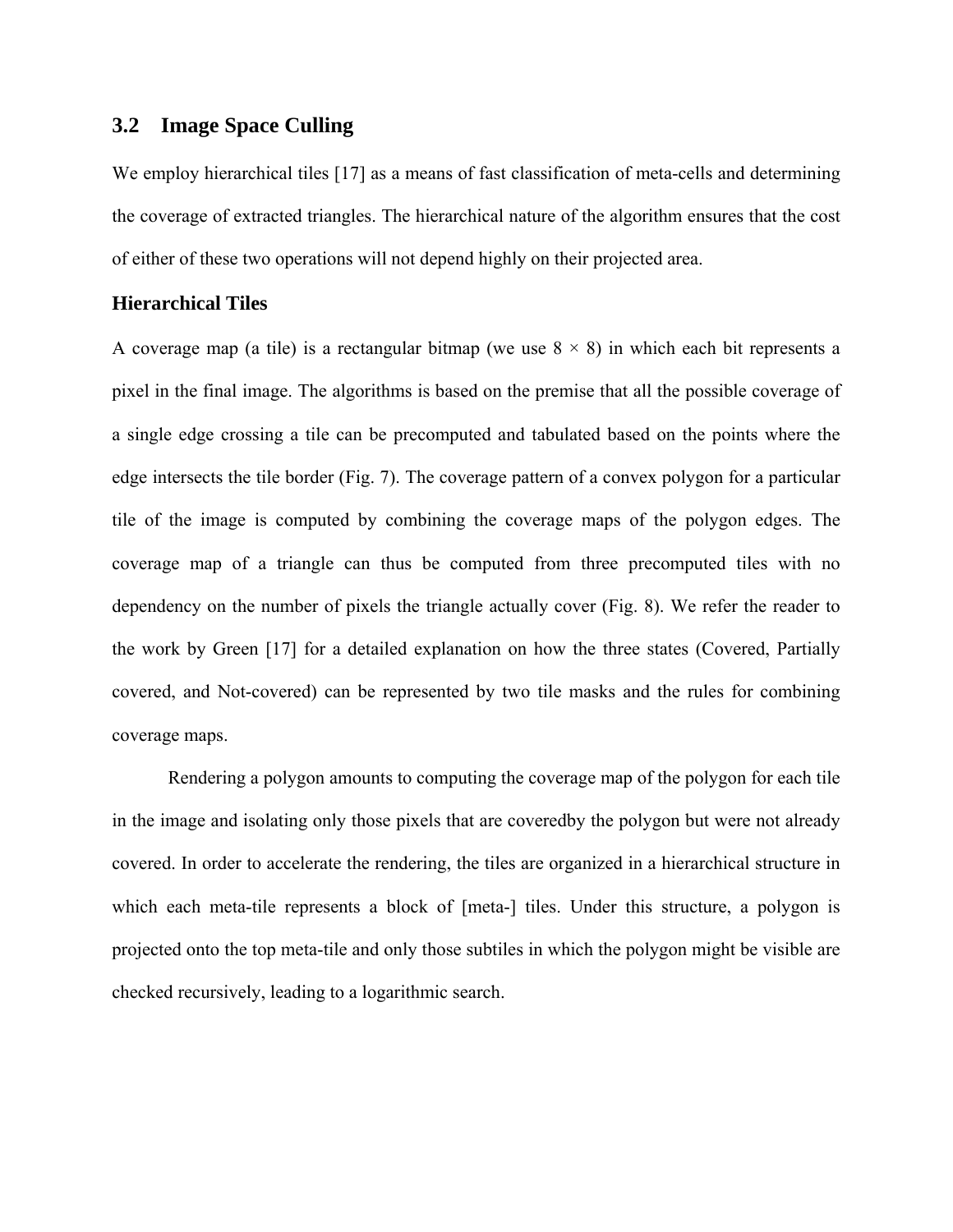#### **Hierarchical Visibility Mask**

Our implementation differs from the one proposed by Greene in that we do not actually render the visible portion of a visible triangle. Rather, we mark the triangle as visible and forward it to the graphics hardware. It is then left to the graphics accelerator to determine which pieces of the triangle are actually visible and correctly render them.

One should note that it is not possible to determine *a priori* the front-to-back relations between the triangles inside a single cell. It is therefore mandatory to accept all or none of the triangles, even though they need to be projected on the hierarchical tiles one triangle at a time. Figure 9 shows the classification of the cells as well as the portions of the isolines that are extracted. Note that the entire isoline section in a visible cell (shown in light gray) is extracted. The nonvisible portions will be later removed by the graphics accelerator.

An additional feature we employ limits recursion down the octree once the size of a meta-cell is approximately the size of a single pixel. Instead, we forward a single point with an associated normal to the graphics hardware, similar to the dividing cubes method [18]. The normal is estimated by the gradient of the field. The advantage of this method is that the single point potentially represents a large number of polygons since the meta-cell that projects to a pixel may still be high in the octree.

## **3.3 Warped IsoSurface Extraction (WISE)**

A key component in the visibility test is the projection of a point, a triangle, or a meta-cell onto the screen. In general, the perspective projection of a point is a  $4 \times 4$  transformation followed by two divide operations, for a total of 16 multiplications, 12 additions, and 2 divisions per vertex. Clearly, the cost of performing such transformations for each and every vertex of the projected meta-cells and triangles is too high. In addition, the nonlinearity of the perspective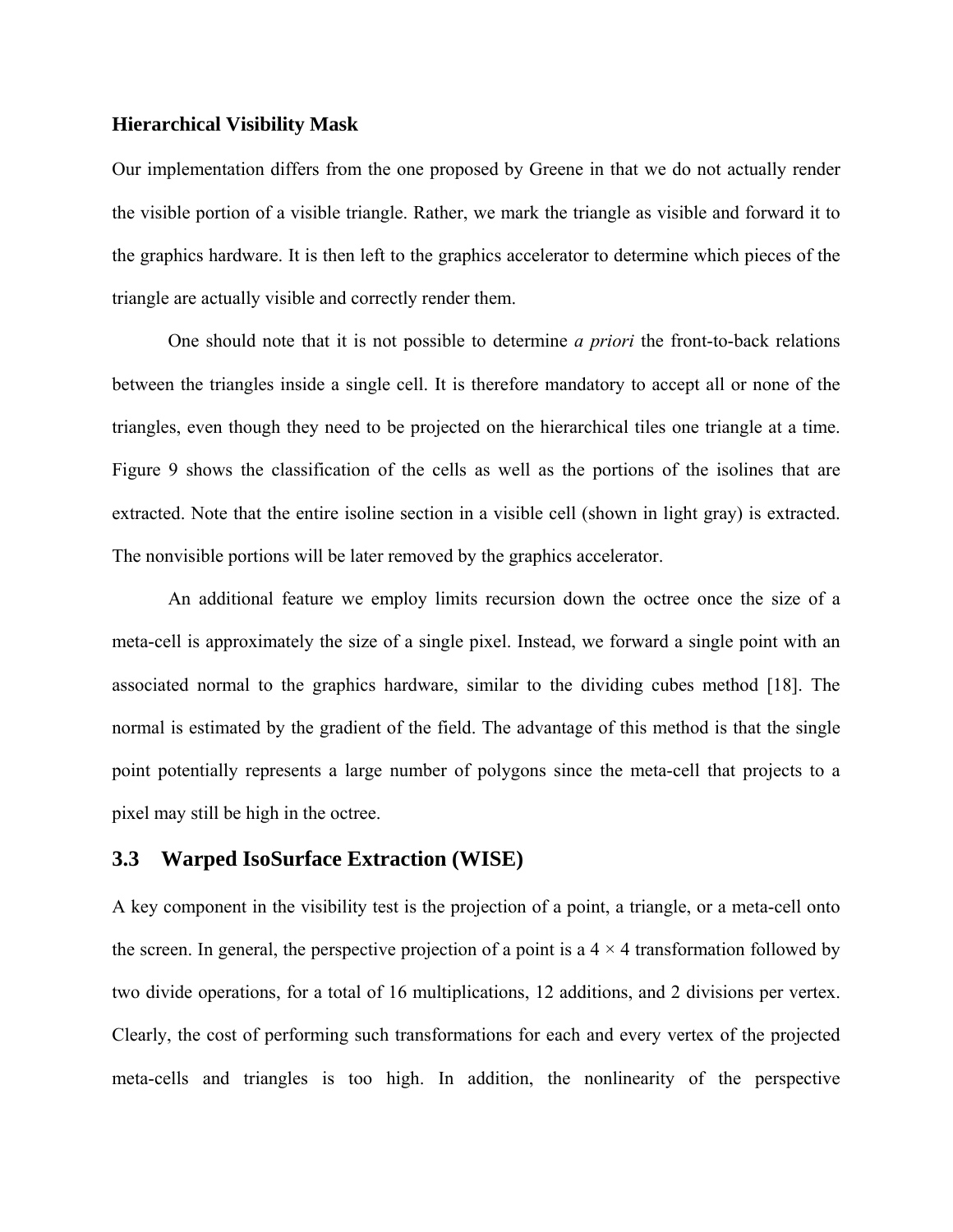transformation prohibits the use of precomputed transformation table. To accelerate this critical step, we take advantage of the shear-warp factorization of the viewing transformation.

#### **Shear-Warp Factorization**

In 1994, Lacroute [19, 20] presented a volume rendering method that was based on the shearwarp factorization of the viewing transformation. The underlying idea is to factor the viewing transformation into a shear followed by a warp transformation. The data is first projected into a sheared object space that is used to create an intermediate, albeit warped, image. Once this image is complete, a warping transformation is applied to create the correct final image. Figure 10 illustrates the shear-warp transformation for both orthographic and perspective projections.

The advantage of this method is that the intermediate image is aligned with one of the data set faces. This alignment enables the use of a parallel projection of the 3D data set. The warp stage is then applied to a 2D image rather than to each data point.

#### **Shear but No Warp**

We now note that the visibility on the image plane and on the warped projection plane are the same (see Fig. 11). In other words, any point in the data set that is visible on the image plane is also visible on the warped projection plane, and similarly, points that would be occluded on the image plane also are occluded on the warped plane. It is therefore sufficient to perform the visibility tests on the warped projection plane. The advantage of this approach is twofold. First, the perspective projection is removed. Second, since the shear and scale factors are, with respect to the current viewpoint, constant for each slice, we can precompute them once for each new view point.

Let [*X, Y, Z*] be the coordinate system of the data set and let  $[s_x, s_y, s_z]$  be the scaling vector of the data with respect to this coordinate system. Let us assume, without loss of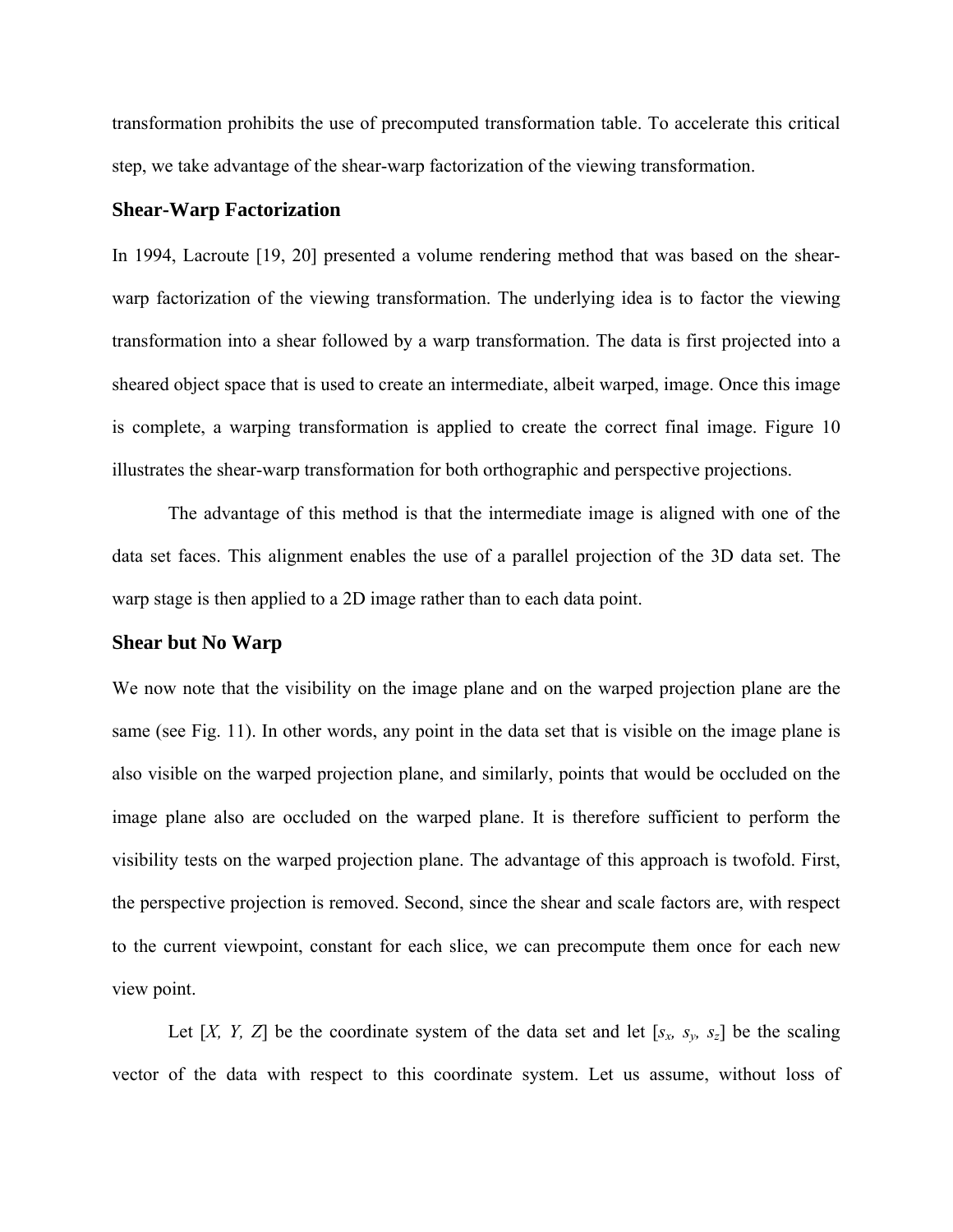generality, that the current warped projection plane is  $Z = 0$ . We first transform the current eye location onto the [*X, Y, Z*] coordinate system and then precompute the shear and scale coefficients:

## **foreach** *Z*

$$
s = Z * s_z/(Z * s_z - eye_z)
$$
  
\n
$$
scale_x[Z] = (1 - s) * s_x
$$
  
\n
$$
scale_y[Z] = (1 - s) * s_y
$$
  
\n
$$
shear_x[Z] = s * eye_x
$$
  
\n
$$
shear_y[Z] = s * eye_y
$$

The projection of any grid point  $p(x, y, z)$  can now be computed as

$$
Project(p) \equiv
$$
\n
$$
x = p_x * scale_x[p_z] + shear_x[p_z]
$$
\n
$$
y = p_y * scale_y[p_z] + shear_y[p_z]
$$

for a total of two multiplications and two additions per vertex.

While the Z coordinate of every grid point is known in advance and thus the shear and scale factor can be precomputed for each new viewpoint, the same does not hold true for the vertices of the isosurface triangles. However, since the projection onto the warped projection plane is orthographic, it can be shown that a vertex projection is

*Project(p)* ≡  
\n
$$
s = P_z/(z - eye_z)
$$
\n
$$
x = p_x + s * (eye_x - p_x)
$$
\n
$$
y = p_y + s * (eye_y - p_y)
$$

for a total of two multiplications, five additions, and one division.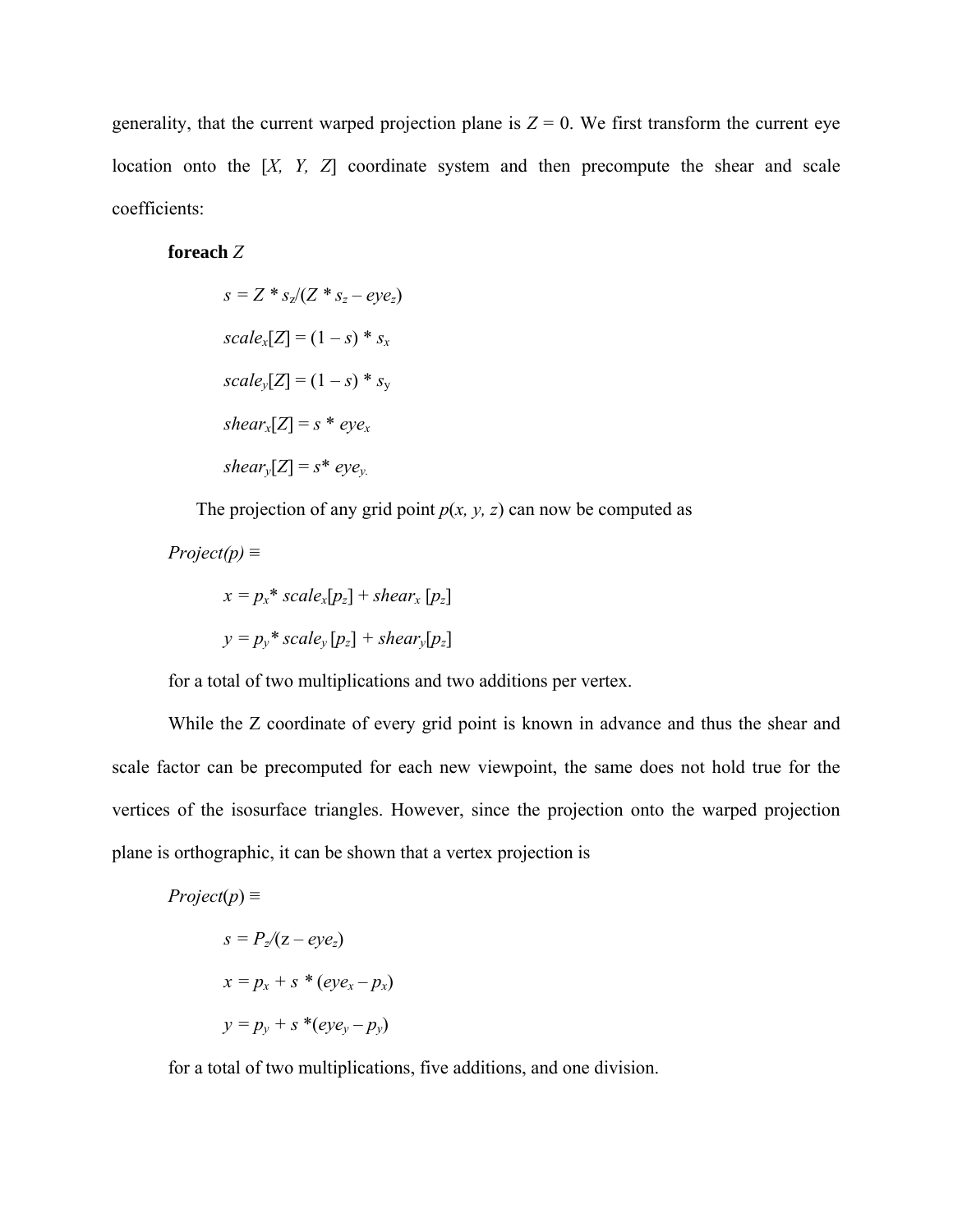## **4 Real-Time Ray Tracing**

Many applications, including most medical imaging techniques, generate scalar fields *ρ*(*x, y, z*) that can be viewed by displaying *isosurfaces* where  $\rho(x, y, z) = \rho_{iso}$ . Ideally, the value for  $\rho_{iso}$  is interactively controlled by the user. When the scalar field is stored as a structured set of point samples, the most common technique for generating a given isosurface is to create an explicit polygonal representation for the surface using a technique such as *marching cubes* [1, 2]. This surface is subsequently rendered with attached graphics hardware accelerators such as the SGI Infinite Reality. Marching cubes can generate an extraordinary number of polygons, which take time to construct and to render. For very large (i.e., greater than several million polygons) surfaces the isosurface extraction and rendering times limit the interactivity. In this paper, we generate images of isosurfaces directly with no intermediate surface representation through the use of ray tracing. Ray tracing for isosurfaces has been used in the past (e.g., [21–23]), but we apply it to very large data sets in an interactive setting for the first time.

The basic ray–isosurface intersection method used in this paper is shown in Fig. 12. Conventional wisdom holds that ray tracing is too slow to be competitive with hardware zbuffers. However, when rendering a surface from a sufficiently large data set, ray tracing should become competitive as its low time complexity overcomes its large time constant [24]. The same arguments apply to the isosurfacing problem. Suppose we have an  $n \times n \times n$  rectilinear volume that for a given isosurface value has  $O(n^2)$  polygons generated using marching cubes. Given intelligent preprocessing, the rendering time will be  $O(n^2)$ . Since it is hard to improve performance using multiple graphics engines, this seems a hard limit when using commercially available graphics accelerators unless a large fraction of the polygons are not visible [25]. If a ray tracing algorithm is used to traverse the volume until a surface is reached, we would expect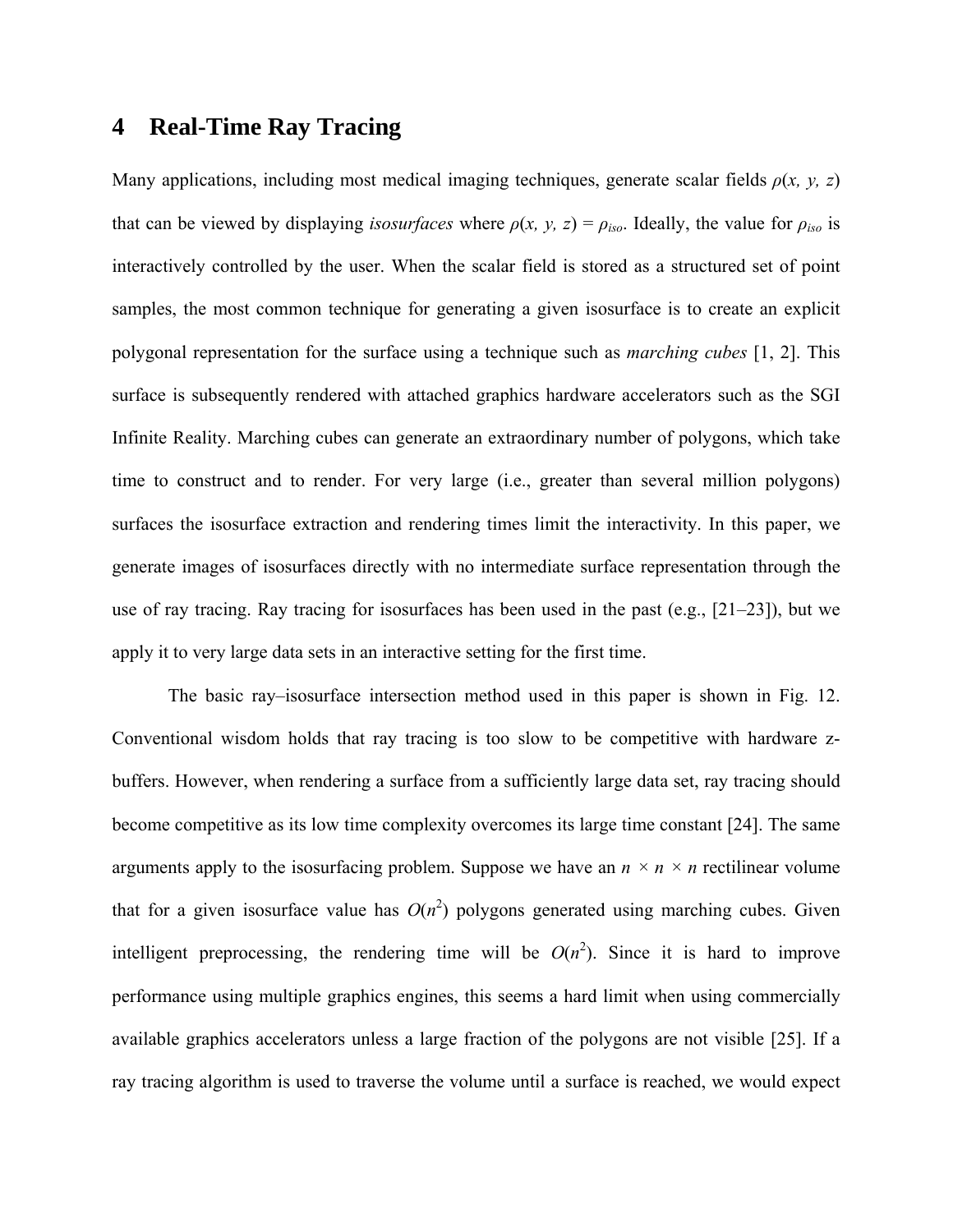each ray to do  $O(n)$  work. If the rays are traced on p processors, then we expect the runtime for an isosurface image to be  $O(n/p)$ , albeit with a very large time constant and a limit that p is significantly lower than the number of pixels. For sufficiently large *n*, ray tracing will be faster than a z-buffer algorithm for generating and rendering isosurfaces. The question is whether it can occur on an *n* that occurs in practice (e.g.,  $n = 500$  to 1000) with a *p* that exists on a real machine (e.g.,  $p = 8$  to 128). The following demonstrates that with a few optimizations, ray tracing is *already* attractive for at least some isosurface applications, including high-resolution medical imaging applications.

Ray tracing has been used for volume visualization in many works (e.g., [26–28]). Typically, the ray tracing of a pixel is a kernel operation that could take place within any conventional ray tracing system. In this section we review how ray tracers are used in visualization, and how they are implemented efficiently at a systems level.

The algorithm has three phases: traversing a ray through cells that do not contain an isosurface, analytically computing the isosurface when intersecting a voxel containing the isosurface, and shading the resulting intersection point. This process is repeated for each pixel on the screen. Since each ray is independent, parallelization is straightforward. An additional benefit is that adding incremental features to the rendering has only incremental cost. For example, if one is visualizing multiple isosurfaces with some of them rendered transparently, the correct compositing order is guaranteed since we traverse the volume in a front-to-back order along the rays. Additional shading techniques, such as shadows and specular reflection, can easily be incorporated for enhanced visual cues. Another benefit is the ability to exploit texture maps that are much larger than texture memory (typically up to 64 Mbytes).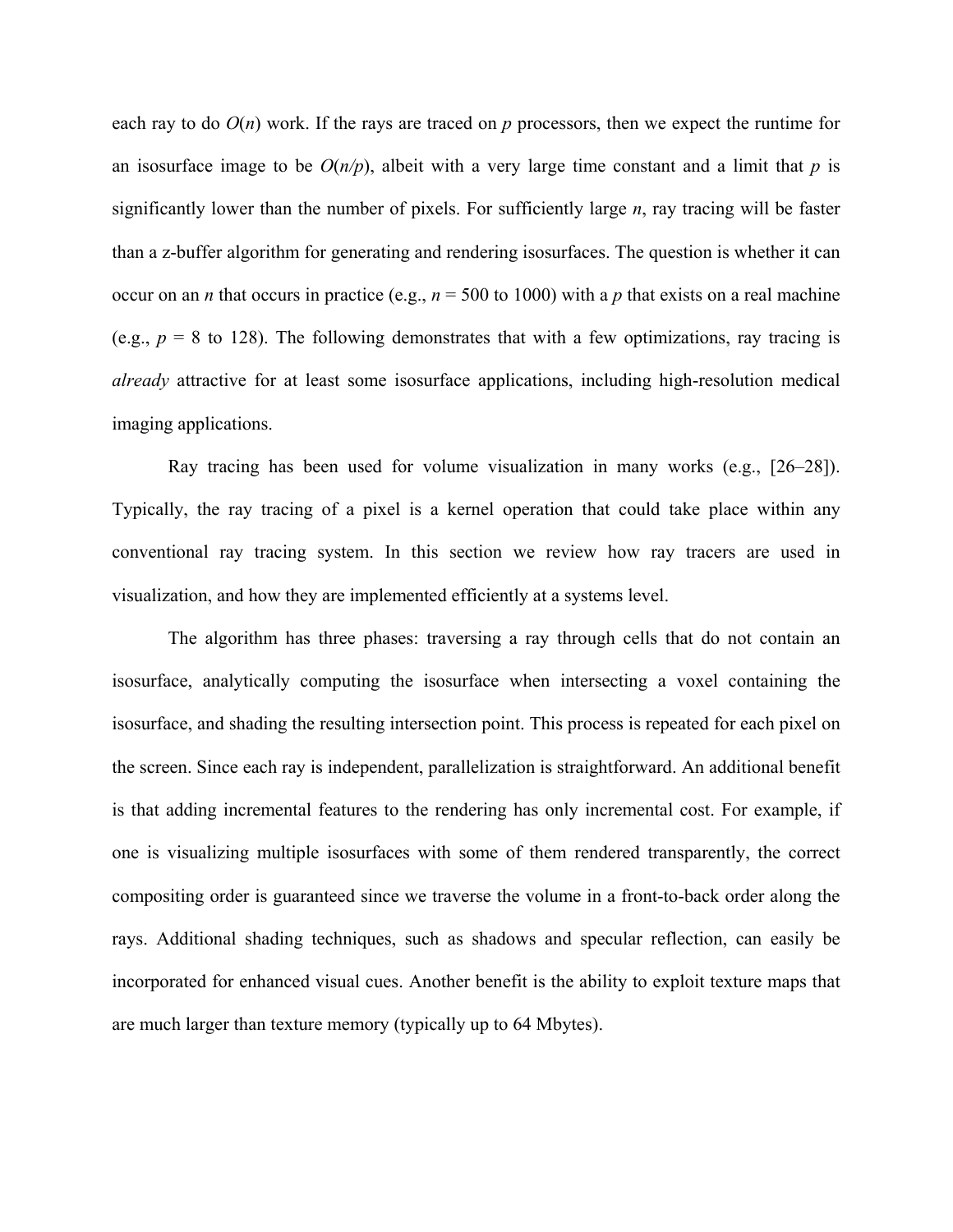In the following subsections, we describe the details of our technique. We first address the ray-isosurface intersection followed by a description of various optimizations we have performed to achieve the interactive rates.

## **4.1 Ray–Isosurface Intersection**

If we assume a regular volume with even grid point spacing arranged in a rectilinear array, then the ray-isosurface intersection is straightforward. Analagous simple schemes exist for intersection of tetrahedral cells, but the traversal of such grids is left for future work. This work will focus on rectilinear data.

To find an intersection (Fig. 13), the ray  $\vec{a} + t\vec{b}$  traverses cells in the volume, checking each cell to see if its data range bounds an isovalue. If it does, an analytic computation is performed to solve for the ray parameter *t* at the intersection with the isosurface:

$$
\rho(x_a + tx_b, y_a + ty_b, z_a + tz_b) - \rho_{iso} = 0.
$$

When approximating *ρ* with a trilinear interpolation between discrete grid points, this equation will expand to a cubic polynomial in *t.* This cubic can then be solved in closed form to find the intersections of the ray with the isosurface in that cell. Only the roots of the polynomial that are contained in the cell are examined. There may be multiple roots, corresponding to multiple intersection points. In this case, the smallest *t* (closest to the eye) is used. There may also be no roots of the polynomial, in which case the ray misses the isosurface in the cell. The details of this intersection computation are given in [29].

## **4.2 Optimizations**

For the traversal of rays through the data, we use the incremental method described by Amanatides and Woo [30]. We found that traversing the cells is the computational bottleneck for large data sets, so we include optimizations to accelerate performance.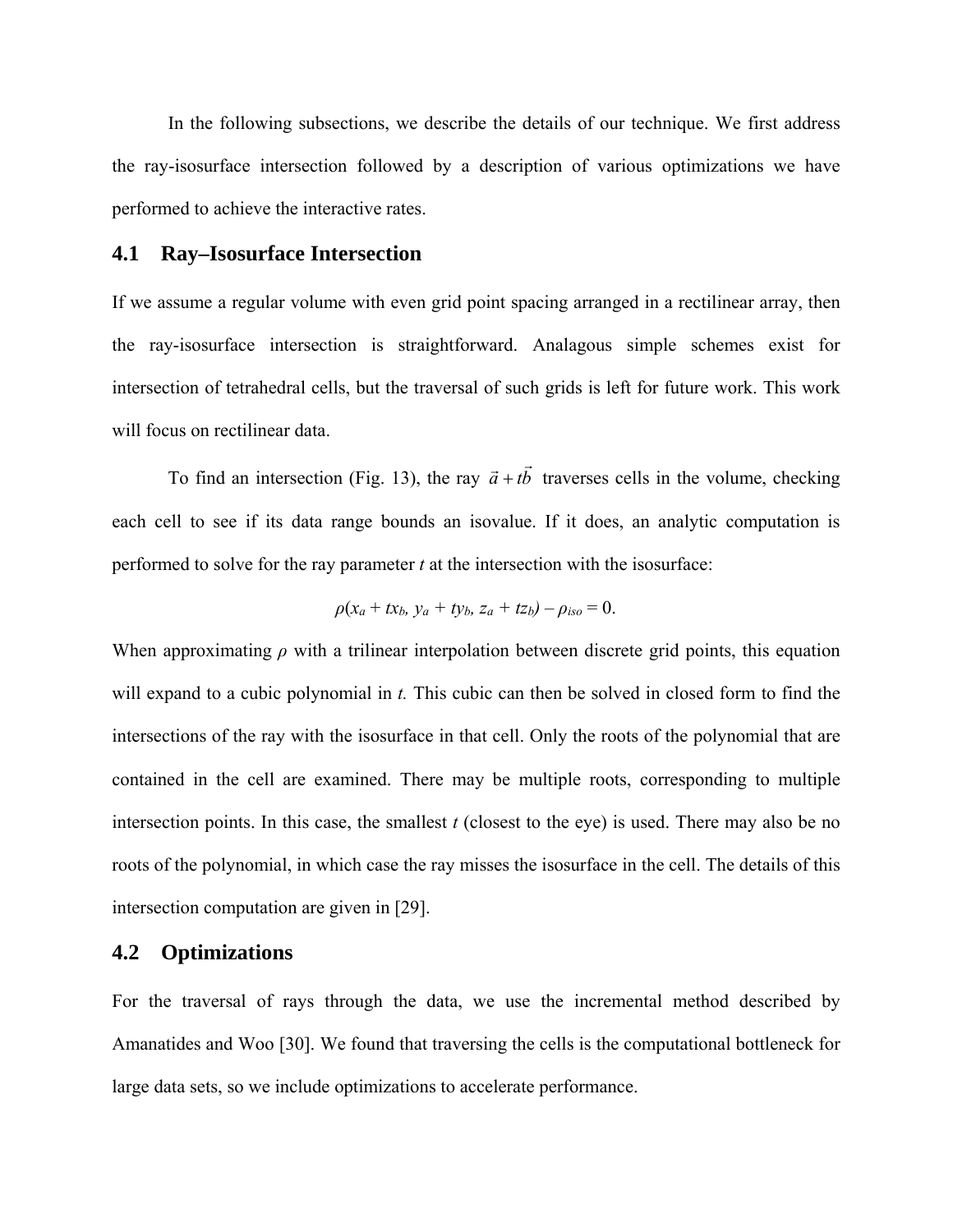The first optimization is to improve data cache locality by organizing the volume into "bricks" that are analogous to the use of image tiles in image-processing software and other volume rendering programs [31] (Fig. 14). The details of our method for efficiently indexing cells is discussed in [29].

The second is to use a multi-level spatial hierarchy to accelerate the traversal of empty cells as is shown in Figure 14. Cells are grouped divided into equal portions, and then a "macrocell" is created that contains the minimum and maximum data value for its child cells. This is a common variant of standard ray-grid techniques [32] and the use of minimum/maximum caching has been shown to be useful [3, 4, 33]. The ray-isosurface traversal algorithm examines the min and max at each macrocell before deciding whether to recursively examine a deeper level or to proceed to the next cell. The average complexity of this search will be  $O(\sqrt{n})$  for a three-level hierarchy. Although the worst-case complexity is still  $O(n)$ , it is difficult to imagine an isosurface occuring in practice approaching this worst case. Using a deeper hierarchy can theoretically reduce the average case complexity slightly, but also dramatically increases the storage cost of intermediate levels. We have experimented with modifying the number of levels in the hierarchy and empirically determined that a tri-level hierarchy (one top-level cell, two intermediate macrocell levels, and the data cells) is highly efficient. This optimum may be data dependent and is modifiable at program startup. Using a trilevel hierarchy, the storage overhead is negligible (< 0.5% of the data size). The cell sizes used in the hierarchy are independent of the brick sizes used for cache locality in the first optimization.

Since one cannot predict *a priori* the complexity of extracting an isosurface from a particular screen pixel, we employ a dynamic load balancing scheme to ensure high processor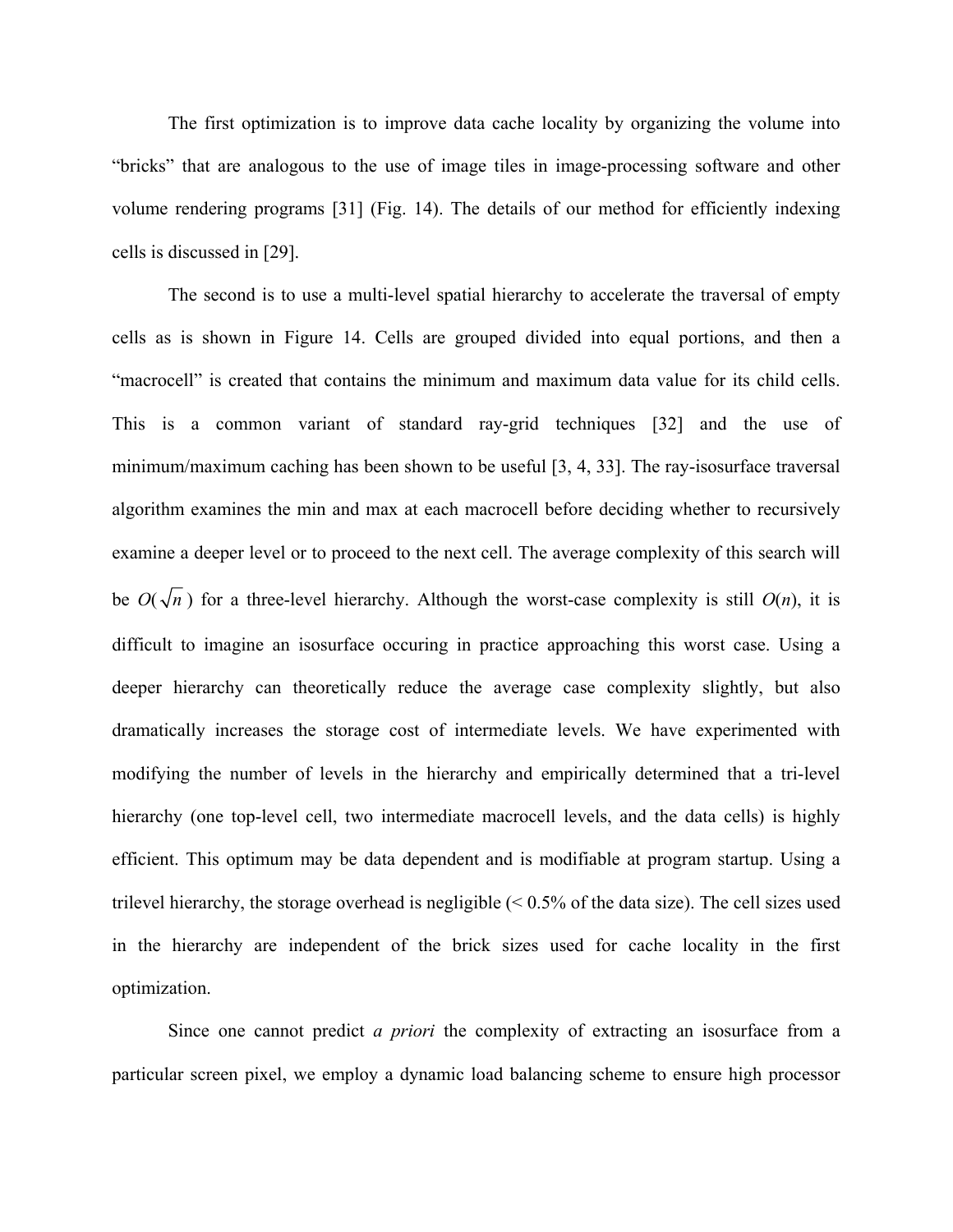utilization over a wide range of views. The screen space is first split into tiles in the image space. In our implementation, tiles are 32 pixels wide by 4 pixels high. The width of the tile (128 bytes) ensures that tiles will not share a cache line with neighboring tiles. At the beginning of a frame, each tile becomes an assignment in a queue. Each processor pulls a range of assignments from the queue, performs the assigned work, and then returns to the queue for more work. The assignments, which are initially doled out in large chunks, get smaller and smaller as the frame nears completion. The large granularity in the beginning reduces contention for a large portion of the image, and the smaller granularity near the end helps to balance the load efficiently [34].

## **4.3 Real-Time Ray Tracing Results**

Table 1 shows the scalability of the algorithm from 1 to 128 processors. View 2 uses a zoomedout viewpoint with approximately 75% pixel coverage, whereas view 1 has nearly 100% pixel coverage. We chose to examine both cases since view 2 achieves higher frame rates. The higher frame rates cause less parallel efficiency due to synchronization and load balancing. Of course, maximum interaction is obtained with 128 processors, but reasonable interaction can be achieved with fewer processors. If a smaller number of processors were available, one could reduce the imagesize in order to restore the interactive rates. Efficiencies are 91% and 80% for views 1 and 2, respectively, on 128 processors. The reduced efficiency with larger numbers of processors (> 64) can be explained by load imbalances and the time required to synchronize processors at the required frame rate. The efficiencies would be higher for a larger image.

Table 2 shows the improvements that were obtained through the data bricking and spatial hierarchy optimizations.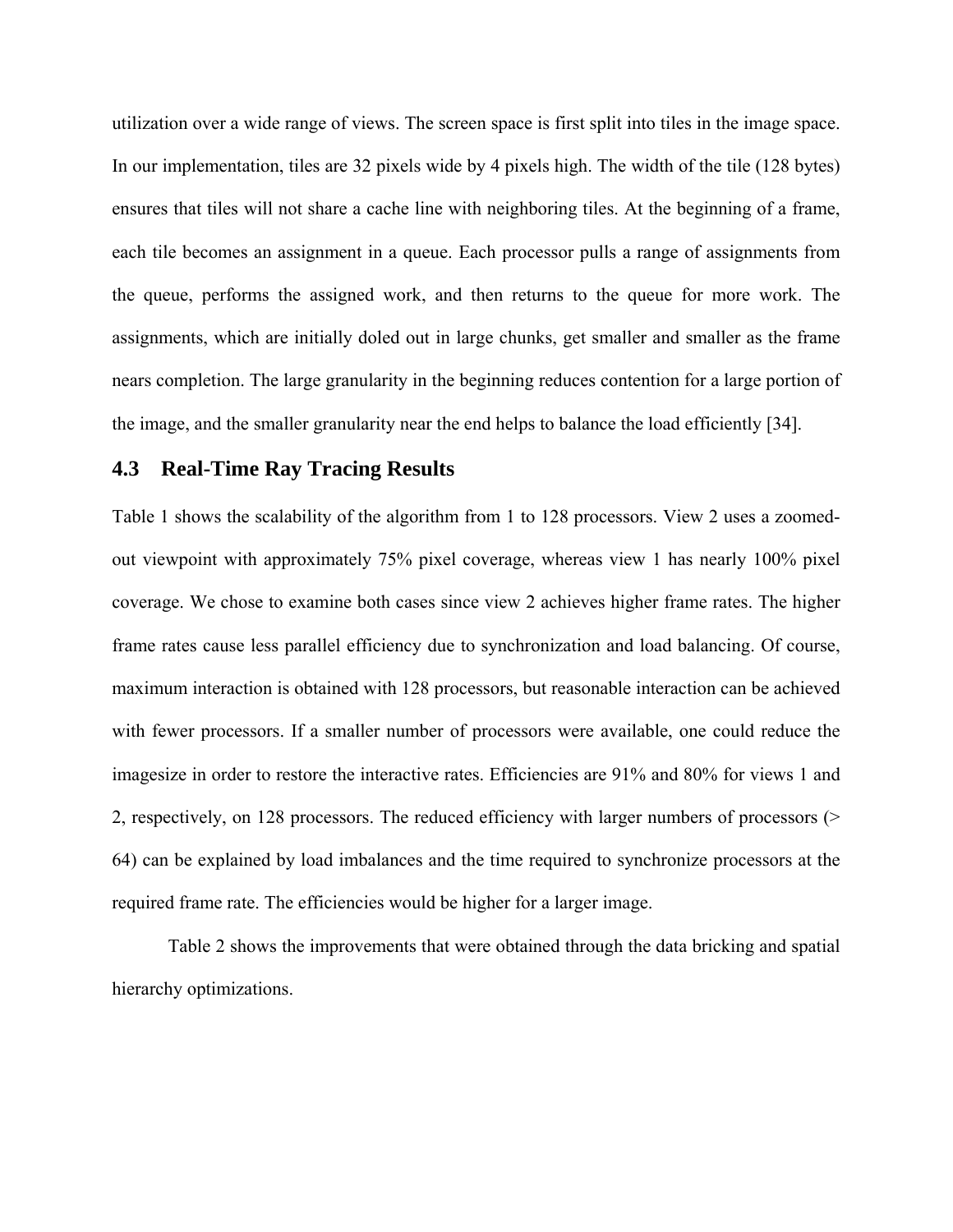# **5 Example Applications**

In this last section, we give examples of the NOISE, view-dependent, and real-time ray tracing algorithms given in the three previous sections. The examples we chose are from large medical imaging data sets, as well as from a large-scale geoscience imaging data set. Further examples of each of the algorithms along with detailed performance analyses can be found in our recent papers on isosurface extraction [16, 25, 29, 35, 36-42]. Figure 15 shows NOISE examples; Fig. 16 shows view-dependent examples, and Figs. 17 -21 show examples of real-time ray tracing.

# **Acknowledgments**

This work was supported in part by awards from the Department of Energy, the National Science Foundation, and the National Institutes of Health (NCRR). The authors thank Peter Shirley, Chuck Hansen, Han-Wei Shen, Peter-Pike Sloan, and James Bigler for their significant contributors to the research presented in this chapter. The Visible Woman data set was obtained from the Visible Human Project of the National Library of Medicine.

# **References**

- 1. B. Wyvill, G. Wyvill, C. McPheeters. Data structures for soft objects. *The Visual Computer*, 2:227–234, 1986.
- 2. William E. Lorensen and Harvey E. Cline. Marching cubes: A high resolution 3D surface construction algorithm. *Computer Graphics*, 21(4):163–169, July 1987. ACM Siggraph '87 Conference Proceedings.
- 3. J. Wilhelms and A. Van Gelder. Octrees for faster isosurface generation. *Computer Graphics*, 24(5):57–62, November 1990.
- 4. J. Wilhelms and A. Van Gelder. Octrees for faster isosurface generation. *ACM Transactions on Graphics*, 11(3):201–227, July 1992.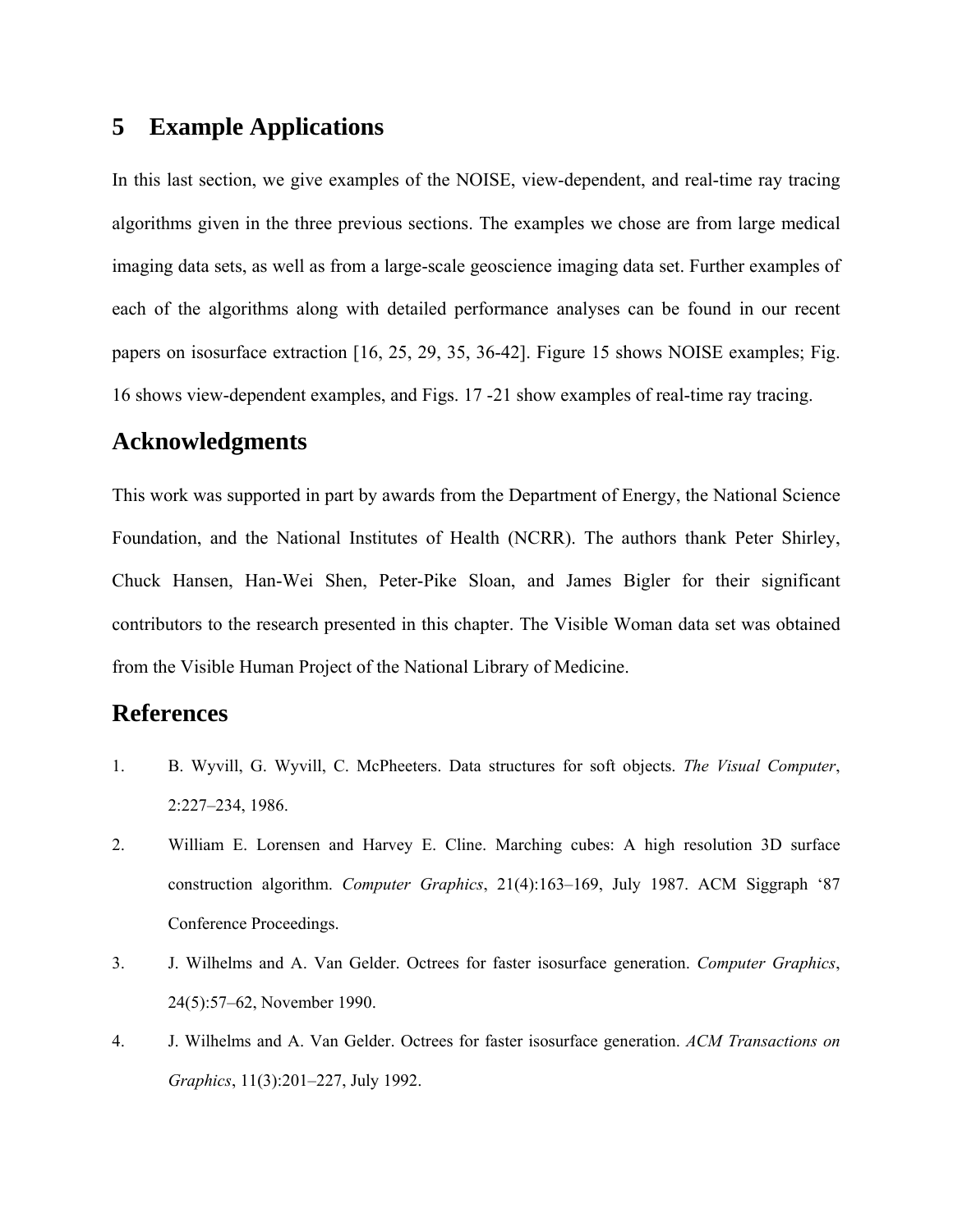- 5. T. Itoh and K. Koyamada. Isosurface generation by using extrema graphs. In *Visualization '94*, pages 77–83. IEEE Computer Society Press, Los Alamitos, CA, 1994.
- 6. T. Itoh, Y. Yamaguchi, and K. Koyyamada. Volume thinning for automatic isosurface propagation. In *Visualization '96* pages 303–310. IEEE Computer Society Press, Los Alamitos, CA, 1996.
- 7. R. S. Gallagher. Span filter: An optimization schemes for volume visualization of large finite element models. In *Proceedings of Visualization '91*, pages 68–75. IEEE Computer Soceity Press, Los Alamitos, CA, 1991.
- 8. M. Giles and R. Haimes. Advanced interactive visualization for CFD. *Computer Systems in Engineering*, 1(1):51–62, 1990.
- 9. H. Shen and C. R. Johnson. Sweeping simplicies: A fast isosurface extraction algorithm for unstructured grids. *Proceedings of Visualization '95*, pages 143–150. IEEE Computer Society Press, Los Alamitos, CA, 1995.
- 10. J. L. Bentley. Multidimentional binary search trees used for associative search. *Communications of the ACM*, 18(9):509–516, 1975.
- 11. M. Blum, R. W Floyd, V. Pratt, R. L. Rivest, and R. E. Tarjan. Time bounds for selection. *J. Computer and System Science*, 7:448–461, 1973.
- 12. Sedgewick R. *Algorithms in* C+ +. Addison-Wesley, Reading, MA, 1992.
- 13. D. T. Lee and C. K. Wong. Worst-case analysis for region and partial region searches in multidimentional binary search trees and balanced quad trees. *Acta Information*, 9(23):23–29, 1977.
- 14. J. L. Bentley and Stanat D. F. Analysis of range searches in quad trees. *Info. Proc. Lett.*, 3(6):170–173, 1975.
- 15. P. Cignoni, C. Montani, E. Puppo, and R. Scopigno. Optimal isosurface extraction from irregular volume data. In *Proceedings of IEEE 1996 Symposium on Volume Visualization.* ACM Press, 1996.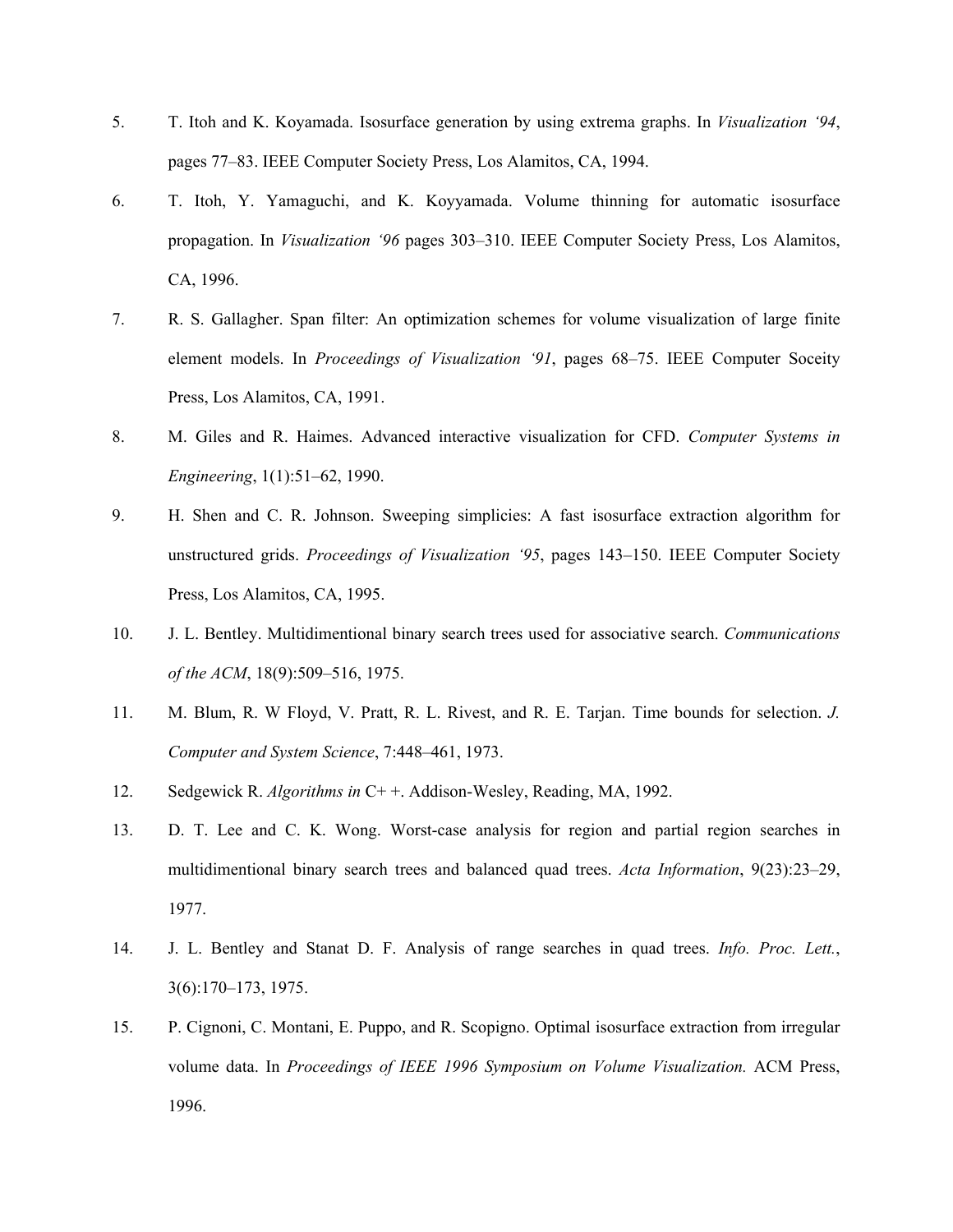- 16. H. Shen, C. D. Hansen, Y. Livnat, and C. R. Johnson. Isosurfacing is span space with utmost efficiency (ISSUE). In *Proceedings of Visualization '96*, pages 287–294. IEEE Computer Society Press, Los Alamitos, CA, 1996.
- 17. Ned Greeene. Hierarchical polygon tiling with coverage masks. In *Computer Graphics*, Annual Conference Series, pages 65–74, August 1996.
- 18. H.E. Cline, Lorensen W.E., and Ludke S. Two algorithms for the three-dimensional reconstruction of tomograms. *Medical Physics*, 15(3):320–327, 1988.
- 19. Philippe Lacroute and Mark Levoy. Fast volume rendering using a shear-warp factorization of the viewing transformation. In *Computer Graphics*, Annual Conference Series, pages 451–458, ACM SIGGRAPH, 1994.
- 20. Philippe G. Lacroute. Fast volume rendering using shear-warp factorization of the viewing transformation. Technical Report, Stanford University, September 1995.
- 21. Chyi-Cheng Lin and Yu-Tai Ching. An efficient volume-rendering algorithm with an analytic approach. *The Visual Computer*, 12(10):515–526, 1996.
- 22. Stephen Marschner and Richard Lobb. An evaluationof reconstruction filters for volume rendering. In *Proceedings of Visualization '94*, pages 100–107, October 1994.
- 23. Milos Sramek. Fast surface rendering from raster data by voxel traversal using chessboard distance. In *Proceedings of Visualization '94* pages 188–195, October 1994.
- 24. James T. Kajiya. An overview and comparison of rendering methods. *A Consumer's and Developer's Guide to Images Synthesis*, pages 259–263, 1988. ACM Siggraph '88 Course 12 Notes.
- 25. Y. Livnat and C.D. Hansen. View dependent isosurface extraction. In *IEEE Visualization '98* pages 175–180. IEEE Computer Society, Oct. 1998.
- 26. Mark Levoy. Display of surfaces from volume data. *IEEE Computer Graphics & Applications*, 8(3):29–27, 1988.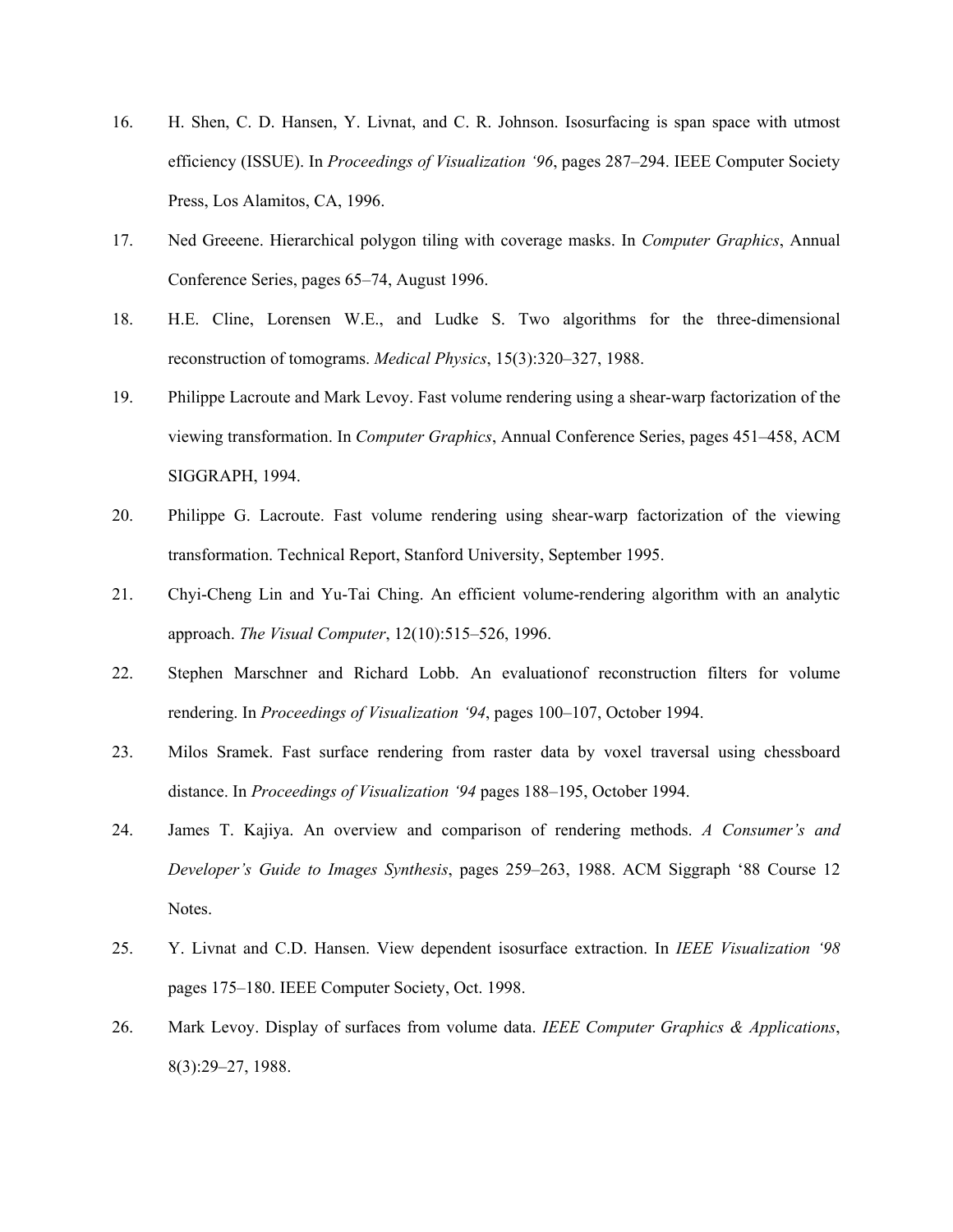- 27. Paolo Sabella. A rendering algorithm for visualizing 3D scalar fields. *Computer Graphics*, 22(4):51–58, July 1988. ACM Siggraph '88 Conference Proceedings.
- 28. Craig Upson and Micheal Keeler. V-buffer: Visible volume rendering. *Computer Graphics*, 22(4):59–64, July 1988. ACM Siggraph '88 Conference Proceedings.
- 29. Steven Parker, Peter Shirley, Yarden Livnat, Charles Hansen, and Peter-Pike Sloan. Interactive ray tracing for isosurface rendering. In *Proceedings of Visualization* '*98* October 1998.
- 30. John Amanatides and Andrew Woo. A fast voxel traversal algorithm for ray tracing. In *Eurographics* '*87* 1987.
- 31. Michael B. Cox and David Ellsworth. Application-controlled demand paging for Out-of-Core visualization. In *Proceedings of Visualization* '*97*, pages 235–244, October 1997.
- 32. James Arvo and David Kirk. A survey of ray tracing acceleration techniques. In Andrew S. Glassner, editor, *An Introduction to Ray Tracing*, Academic Press, San Diego, CA, 1989.
- 33. Al Globus. Octree optimization. Technical Report RNR-90–011, NASA Ames Research Center, July 1990.
- 34. Scott Whitman. *Multiprocessor Methods for Computer Graphics Rendering.* Jones and Bartlett Publishers, Sudbury, MA, 1992.
- 35. Y Livnat, H. Shen, and C. R. Johnson. A near optimal isosurface extraction algorithm using the span space. *IEEE Trans. Vis. Comp. Graphics*, 2(1):73–84, 1996.
- 36. J. Painter, H.P. Bunge, and Y. Livnat. Case study: Mantle convection visualization on the Cray T3D. In *Proceedings of IEEE Visualization '96*, IEEE Press, Oct. 1996.
- 37. S. Parker, M. Parker, Y. Livnat, P.P. Sloan, C.D. Hansen, P. Shirley. "Interactive Ray Tracing for Volume Visualization," In IEEE Transactions on Visualization and Computer Graphics, Vol. 5, No. 3, pp. 238--250. July-September, 1999.
- 38. K. Ma, S. Parker. "Massively Parallel Software Rendering for Visualizing Large-Scale DataSets," In IEEE Trans. Vis & Comp. Graph., pp. 72--83. July/August, 2001.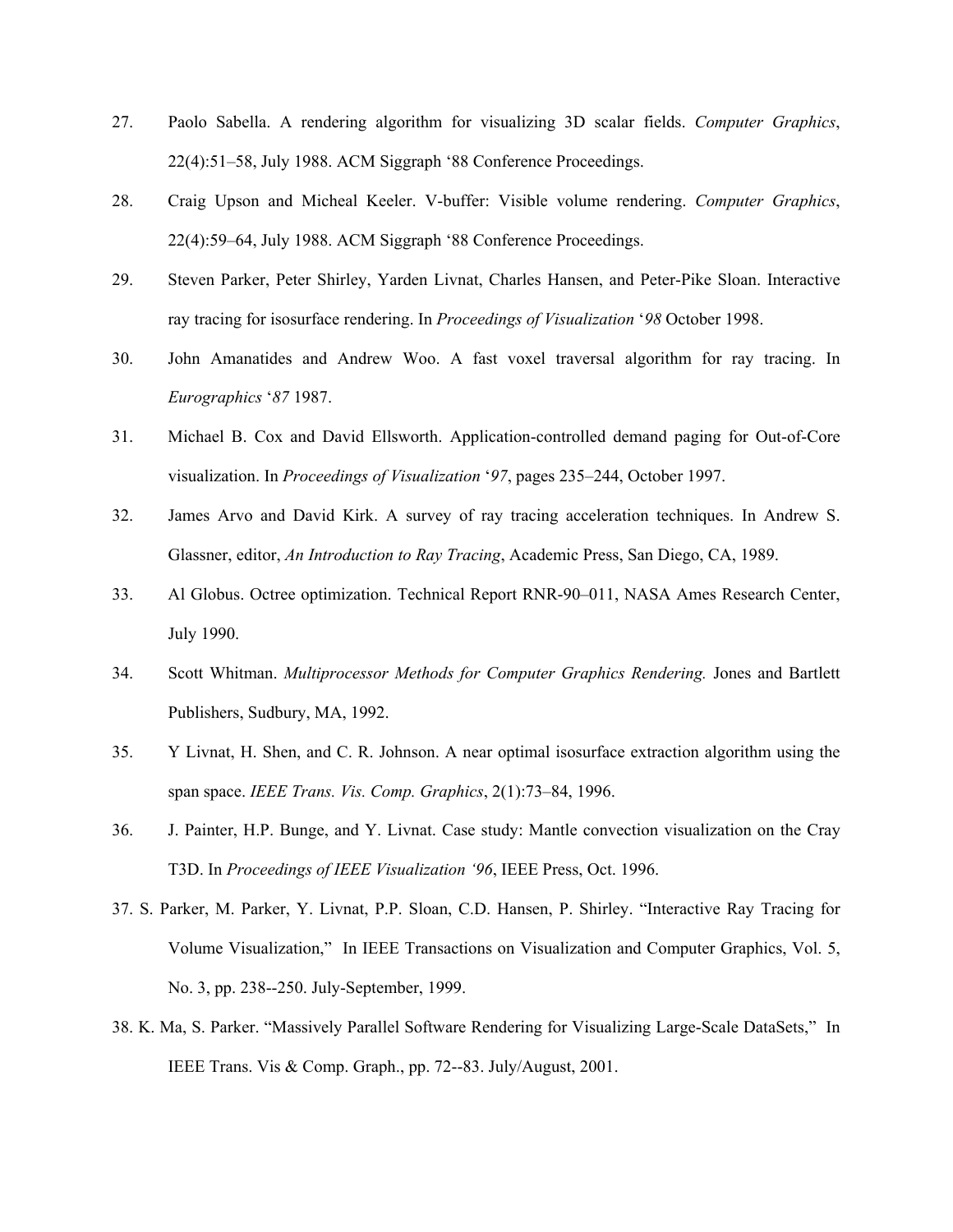- 39. C.R. Johnson, D. Brederson, C. Hansen, M. Ikits, G. Kindlmann, Y. Livnat, S. Parker, D. Weinstein, R. Whitaker. "Computational Field Visualization," In Computer Graphics, Vol. 35, No. 4, pp. 5-- 9. 2001.
- 40. D.E. DeMarle, S.G. Parker, M. Hartner, C. Gribble, C.D. Hansen. "Distributed Interactive Ray Tracing for Large Volume Visualization," In IEEE Symposium on Parallel Visualization and Graphics, Seattle, Wa., pp. 87--94. October, 2003.
- 41. Y. Livnat, X. Tricoche. "Interactive Point Based Isosurface Extraction," In Proceeding of IEEE Visualization 2004, pp. 457--464. 2004.
- 42. C. Wyman, S. Parker, P. Shirley, C.D. Hansen. "Interactive Display of Isosurfaces with Global Illumination," In IEEE Transactions on Visualization and Comptuer Graphics, Vol. 12, No. 2, March/April, 2006.
- **FIGURE 1** Search over the span space.

#### **FIGURE 2** Kd-tree.

**FIGURE 3** A slice through an isosurface reveal the internal sections which cannot contribute to the final image.

- **FIGURE 4** A two-dimensional scenario.
- **FIGURE 5** The three step algorithm.
- **FIGURE 6** The algorithm data flow.
- **FIGURE 7** An edge tile.
- **FIGURE 8** A triangle tile coverage map.
- **FIGURE 9** Cells and isolines visibility.
- **FIGURE 10** Shear-warp in orthographic and perspective projections.
- **FIGURE 11** Warped space.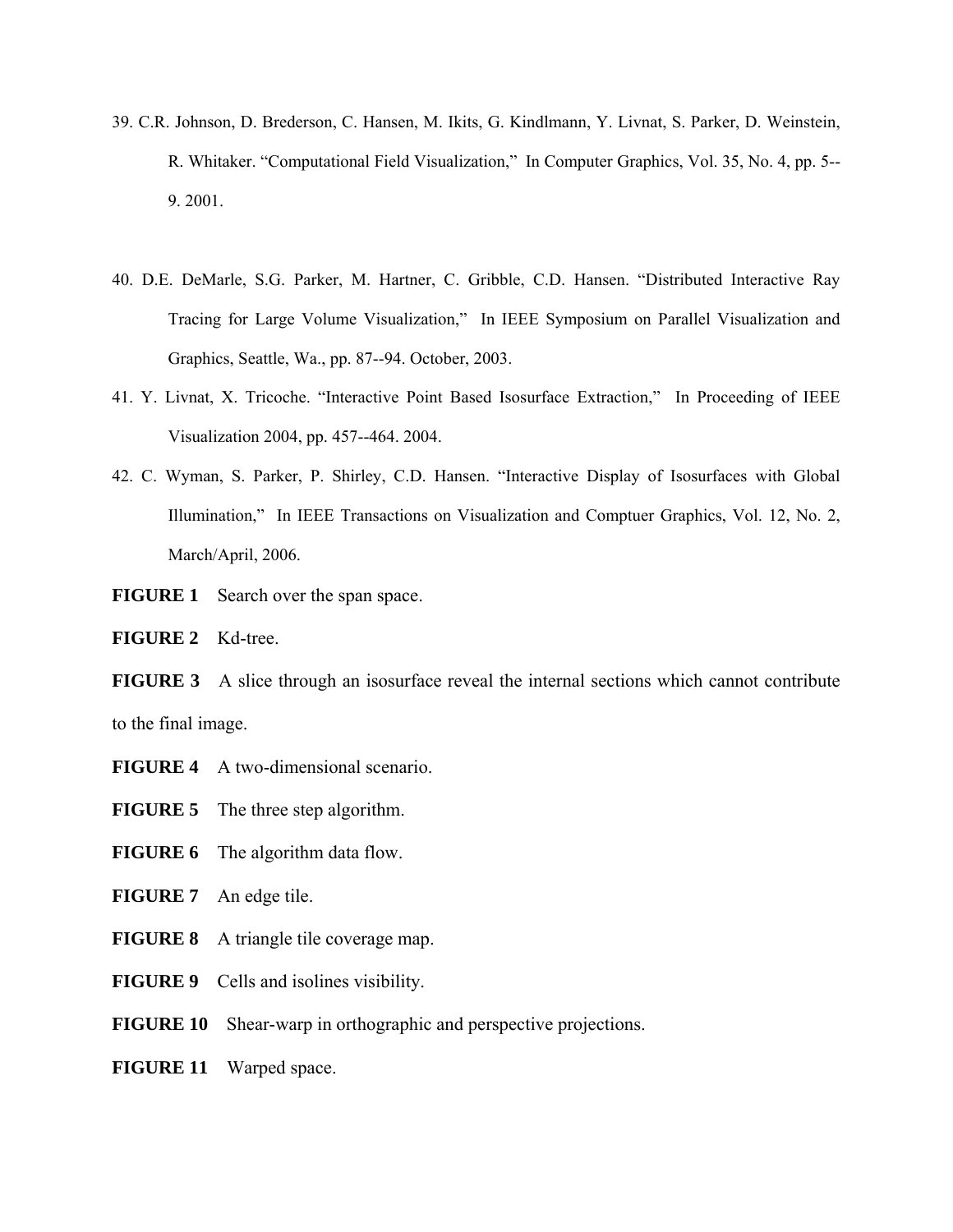**FIGURE 12** A ray is intersected directly with the isosurface. No explicit surface is computed.

**FIGURE 13** The ray traverses each cell (*left*), and when a cell is encountered that has an isosurface in it (*right*), an analytic ray–isosurface intersection computation is performed.

**FIGURE 14** The ray-tracing algorithm uses two different hierarchies simultaneously. On the left, cells can be organized into "tiles" or "bricks" in memory to improve locality. The numbers in the first brick represent layout in memory. Neither the number of atomic voxels nor the number of bricks need be a power of 2. On the right is the hierarchy used to efficiently skip over empty cells. With a two-level hierarchy, rays can skip empty space by traversing larger cells. A three-level hierarchy is used for the Visible Woman example.

**FIGURE 15** Mantle convection modeling that was done on a Cray T3D at the Advanced Computing Laboratory at Los Alamos National Laboratory using more than 20 million elements. The left image shows a single, hot, isosurface, while the second adds a cold (blue) transparent isosurface. The third image shows a slice through the mantle with a single isosurface. See also Plate 133.

**FIGURE 16** Full vs view-dependent isosurface extraction. The isosurfaces were computed based on a user point of view that was above and behind the skull. These images illustrate the large portions of the isosurface that the view-dependent algorithm was able to avoid. See also Plate 134.

**FIGURE 17** Ray tracings of the bone and skin isosurfaces of the visible woman. See also Plate 135.

**FIGURE 18** A ray tracing with and without shadows. See also Plate 136.

**FIGURE 19** Ray tracing opens avenues to utilize more complicated rendering techniques. Here, an isosurface rendered from the CT scan of the Visible Female data set is illuminated with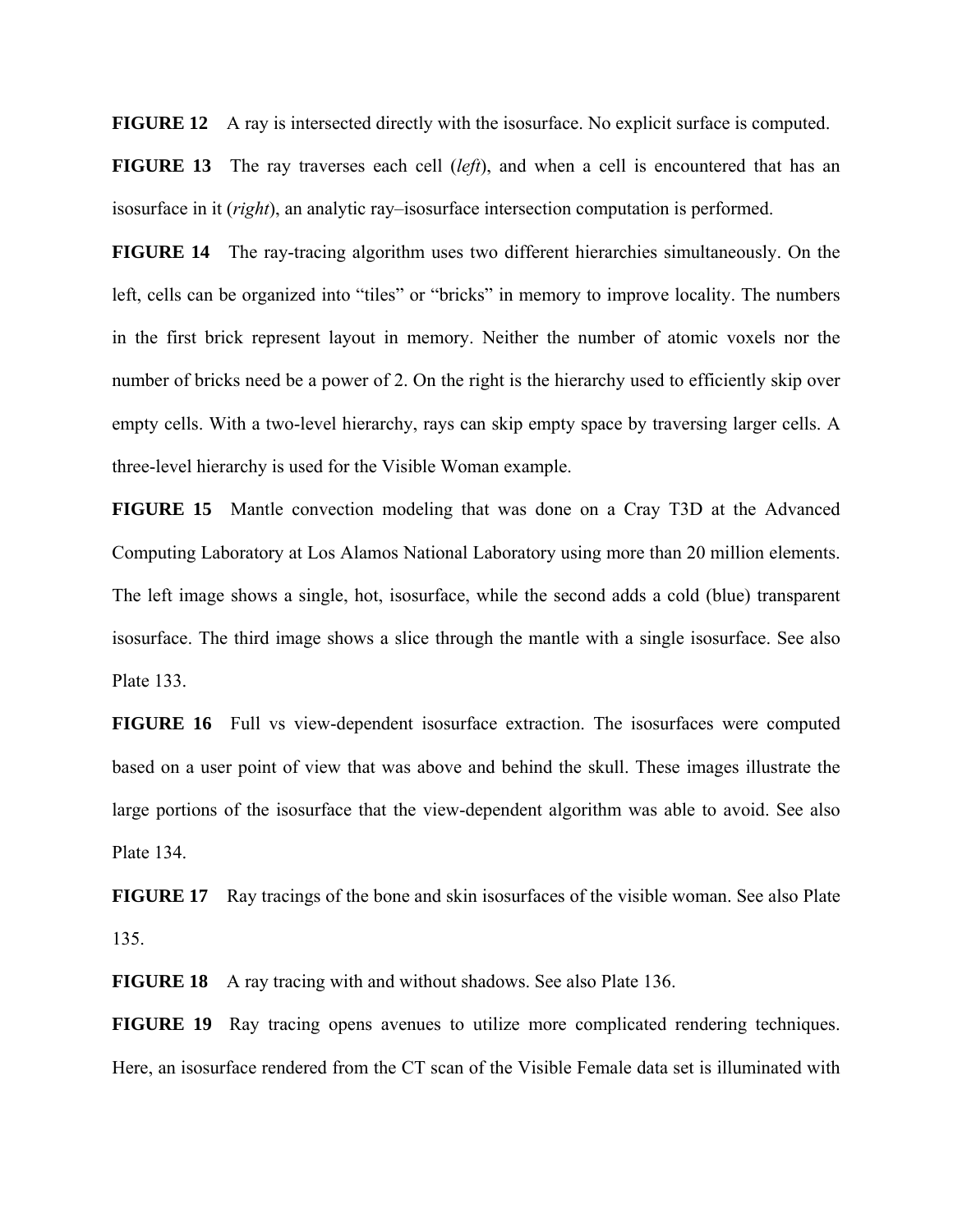a technique that accounts for all the paths of light as they bounce from surface to surface. The illumination is computed during rendering and results are stored to allow the computed illumination to persist and build up from frame to frame. Global illumination models like this allow for a greater perception of spatial relationships of the data.

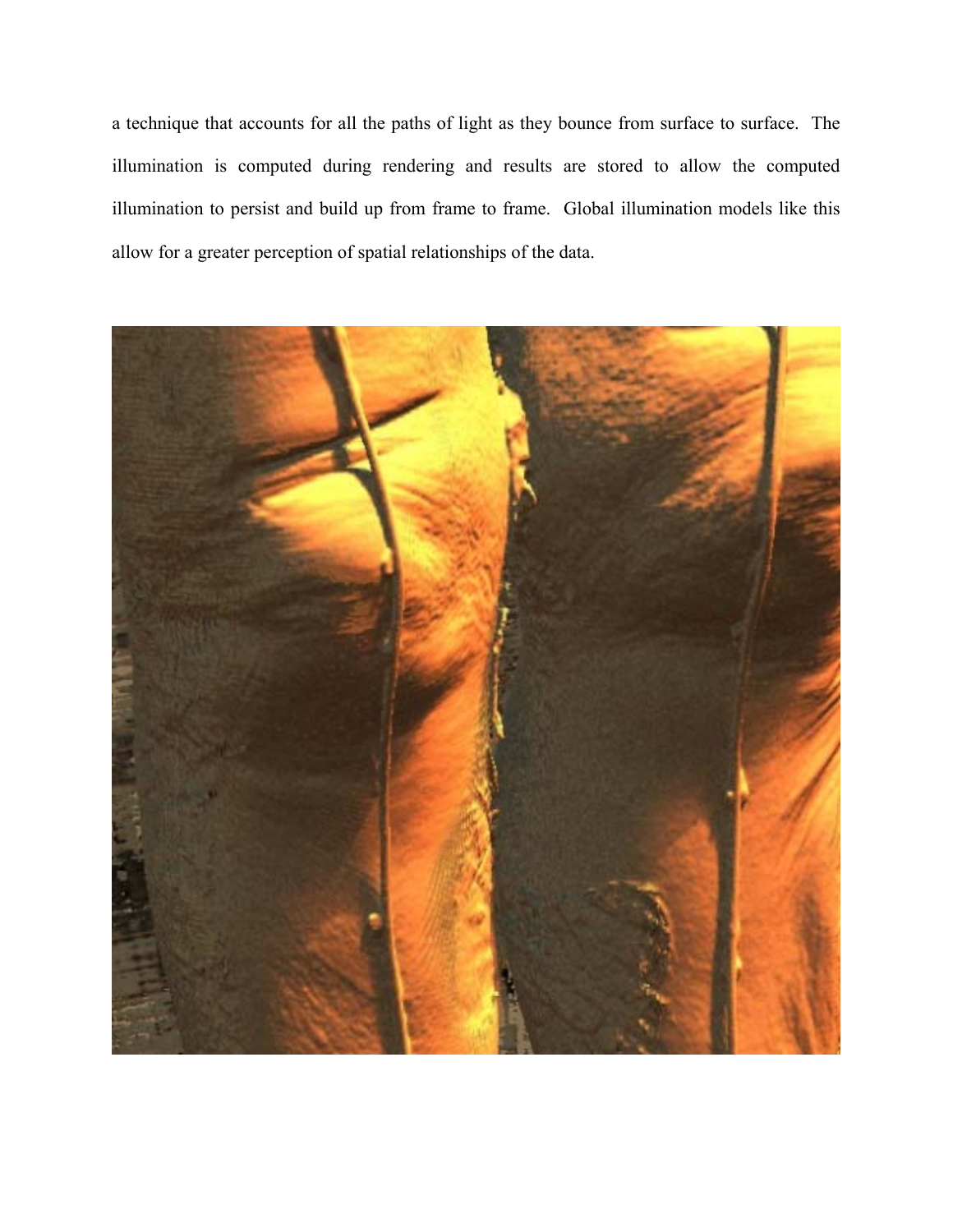**FIGURE 19** Using CT scans of the Visible Female data set, isosurfaces of the bone and skin can be visualized interactively using customized ray tracing techniques that greater enable the use of rendering effects such as transparency. In this image, the skin is rendered partially transparent to facilitate seeing the two surfaces simultaneously. The isosurfaces are extracted while the ray is traced alleviating the need to extract the geometry before rendering.

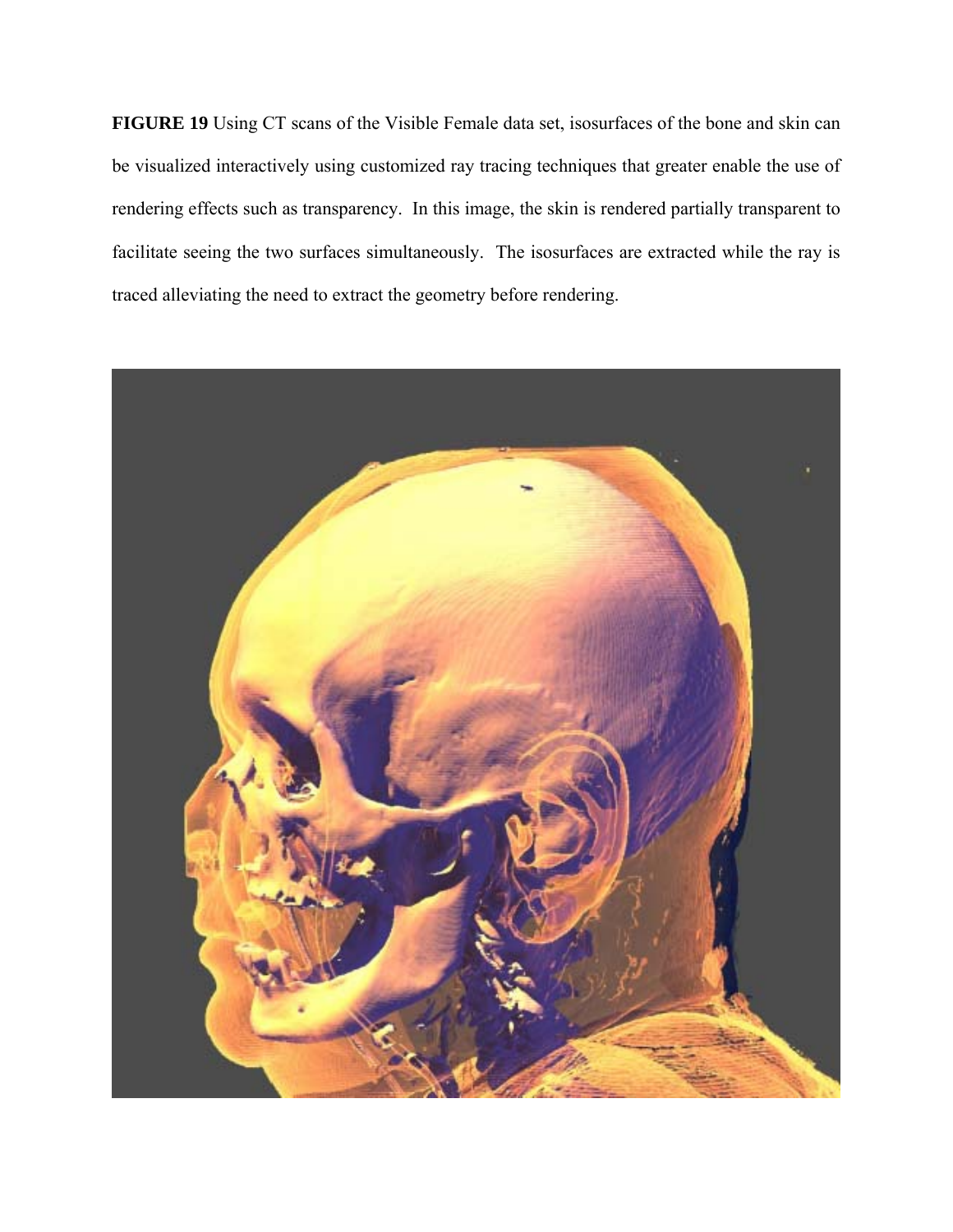**FIGURE 20** Color plates are the last data obtained from the visible human data sets due to the destructive nature of the acquisition. Images are taken of the top of the tissue block as layer upon layer is shaved off. The result of stacking these images is a volumetric color texture that can be applied to the extracted isosurfaces. The isosurface was generated from the CT scan.

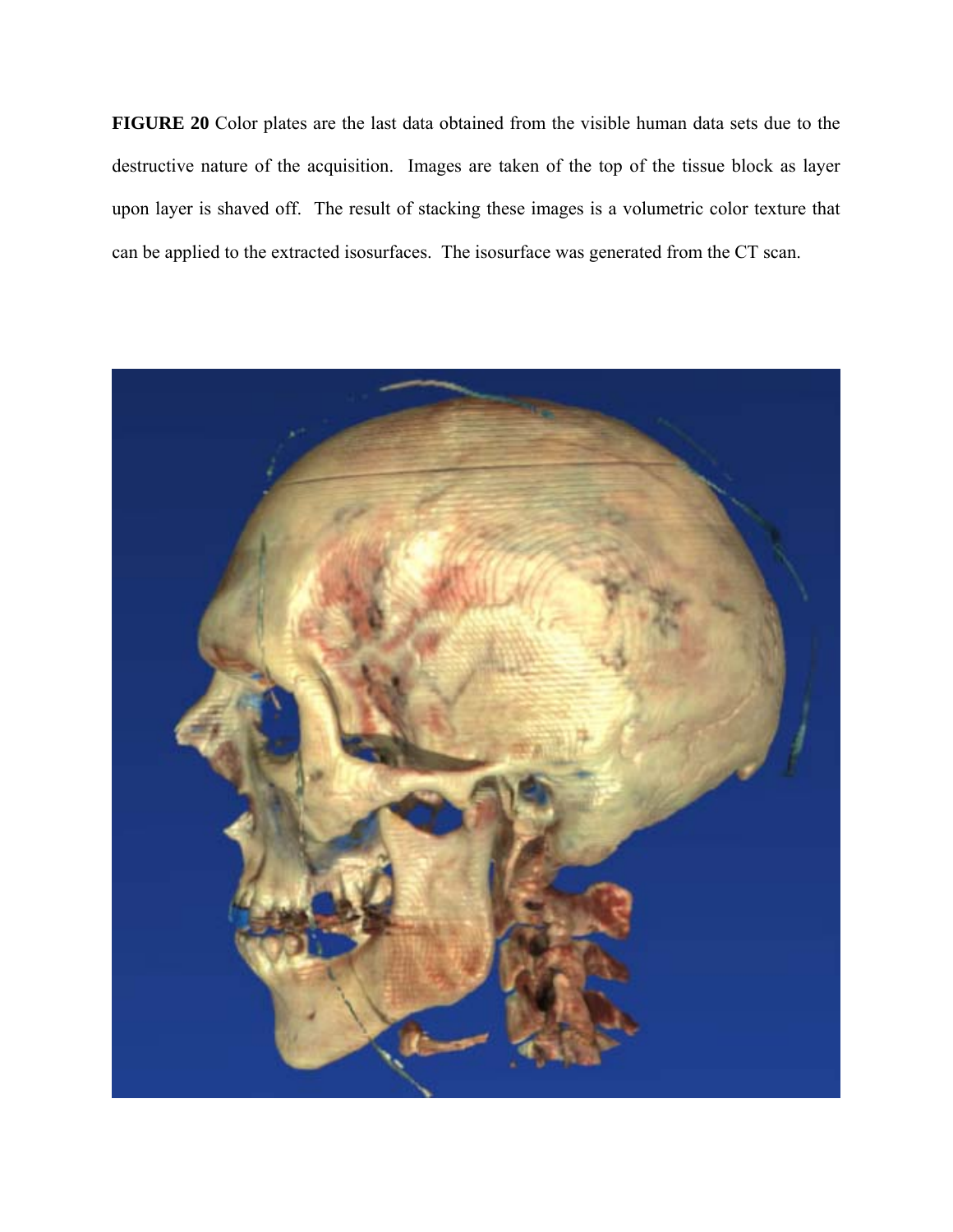|                |            | $\overline{\text{View}}$ 1 | $\overline{\text{View 2}}$ |         |  |
|----------------|------------|----------------------------|----------------------------|---------|--|
| $#$ cpus       | <b>FPS</b> | speedup                    | <b>FPS</b>                 | speedup |  |
| $\mathbf{1}$   | 0.18       | $1.0\,$                    | 0.39                       | $1.0\,$ |  |
| $\overline{2}$ | 0.36       | $2.0$                      | 0.79                       | $2.0\,$ |  |
| $\overline{4}$ | 0.72       | 4.0                        | 1.58                       | 4.1     |  |
| 8              | 1.44       | $8.0\,$                    | 3.16                       | 8.1     |  |
| 12             | 2.17       | 12.1                       | 4.73                       | 12.1    |  |
| 16             | 2.89       | 16.1                       | 6.31                       | 16.2    |  |
| 24             | 4.33       | 24.1                       | 9.47                       | 24.3    |  |
| 32             | 5.55       | 30.8                       | 11.34                      | 29.1    |  |
| 48             | 8.50       | 47.2                       | 16.96                      | 43.5    |  |
| 64             | 10.40      | 57.8                       | 22.14                      | 56.8    |  |
| 96             | 16.10      | 89.4                       | 33.34                      | 85.5    |  |
| 128            | 20.49      | 113.8                      | 39.98                      | 102.5   |  |

**TABLE 1** Scalability results for ray tracing the bone isosurface in the visible human*<sup>a</sup>*

 $a<sup>a</sup>A$  512 × 512 image was generated using a single view of the bone isosurface.

**TABLE 2** Times in seconds for optimizations for ray tracing the visible human*<sup>a</sup>*

| View        | Initial | <b>Bricking</b> | Hierarchy + bricking |
|-------------|---------|-----------------|----------------------|
| Skin: front | 1.41    | 1.27            | 0.53                 |
| Bone: front | 2.35    | 2.07            | 0.52                 |
| Bone: close | 3.61    | 3.52            | 0.76                 |